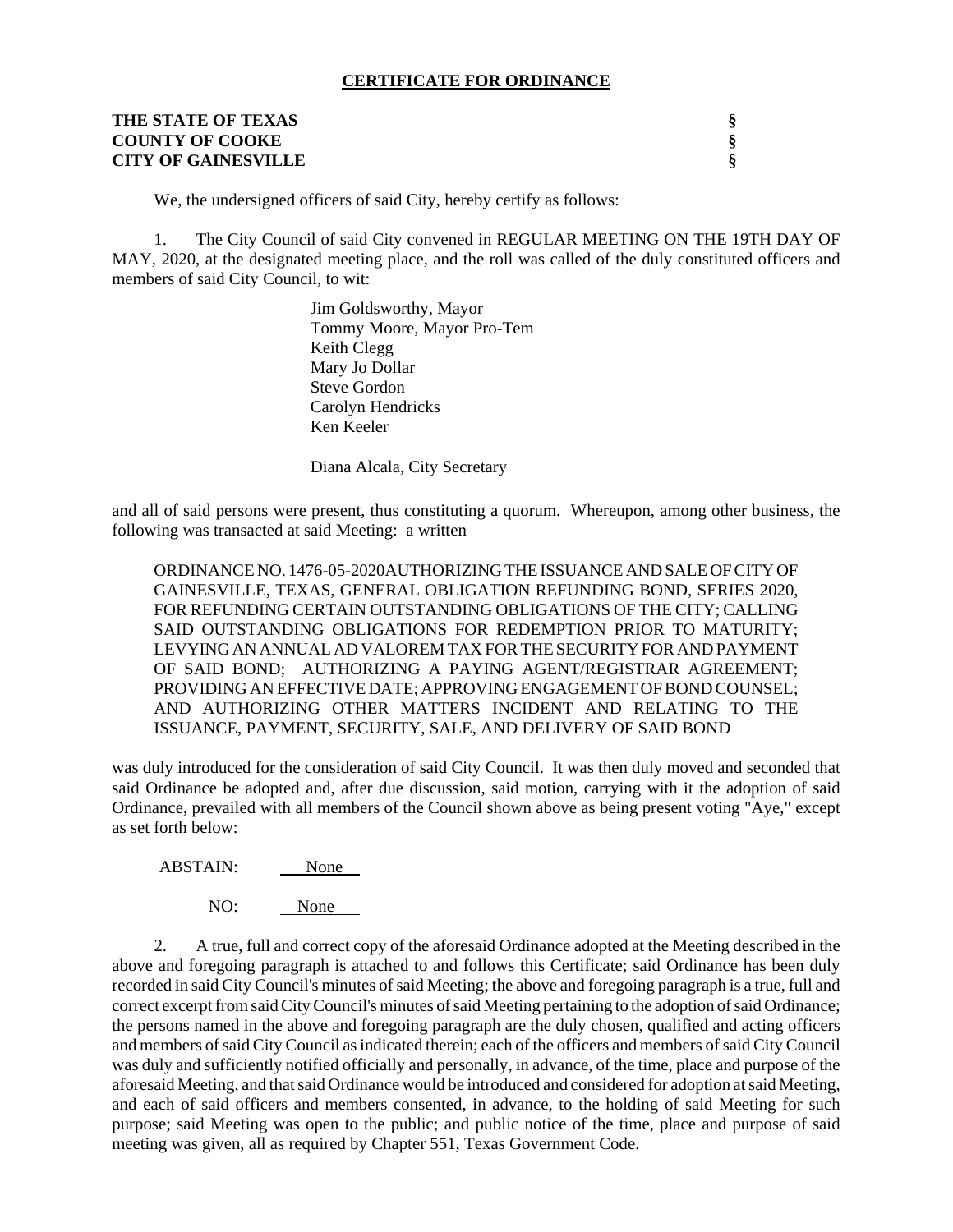3. The Mayor of said City has approved and hereby approves the aforesaid Ordinance, and the Mayor and the City Secretary of said City hereby declare that their signing of this Certificate shall constitute the signing of the attached and following copy of said Ordinance for all purposes.

SIGNED AND SEALED this, the 19th day of May, 2020.

**City Secretary** 

Mayor

[City Seal]

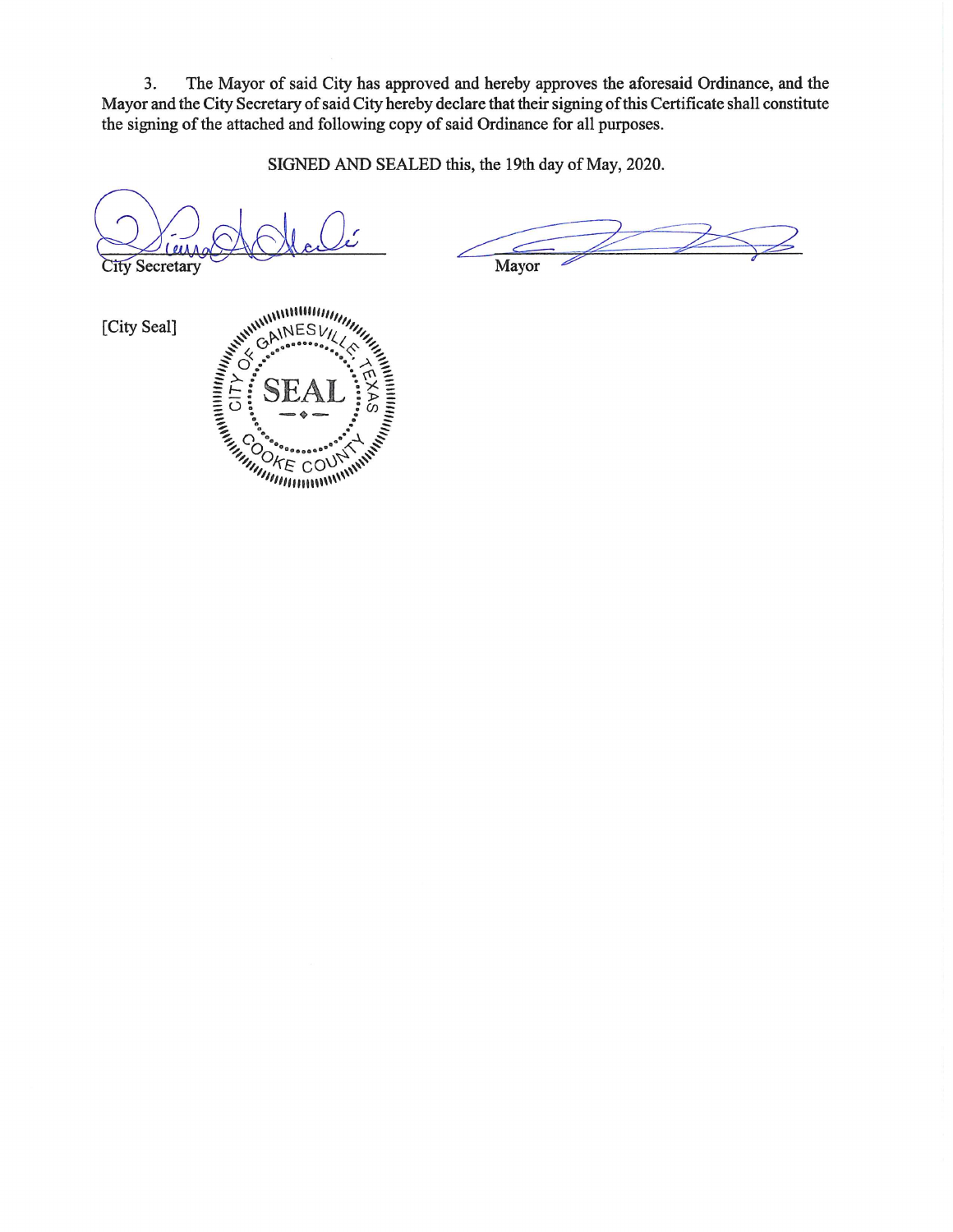# **ORDINANCE NO. 1476-05-2020 OF THE CITY OF GAINESVILLE, TEXAS**

**AUTHORIZING THE ISSUANCE OF**

**CITY OF GAINESVILLE, TEXAS GENERAL OBLIGATION REFUNDING BOND SERIES 2020**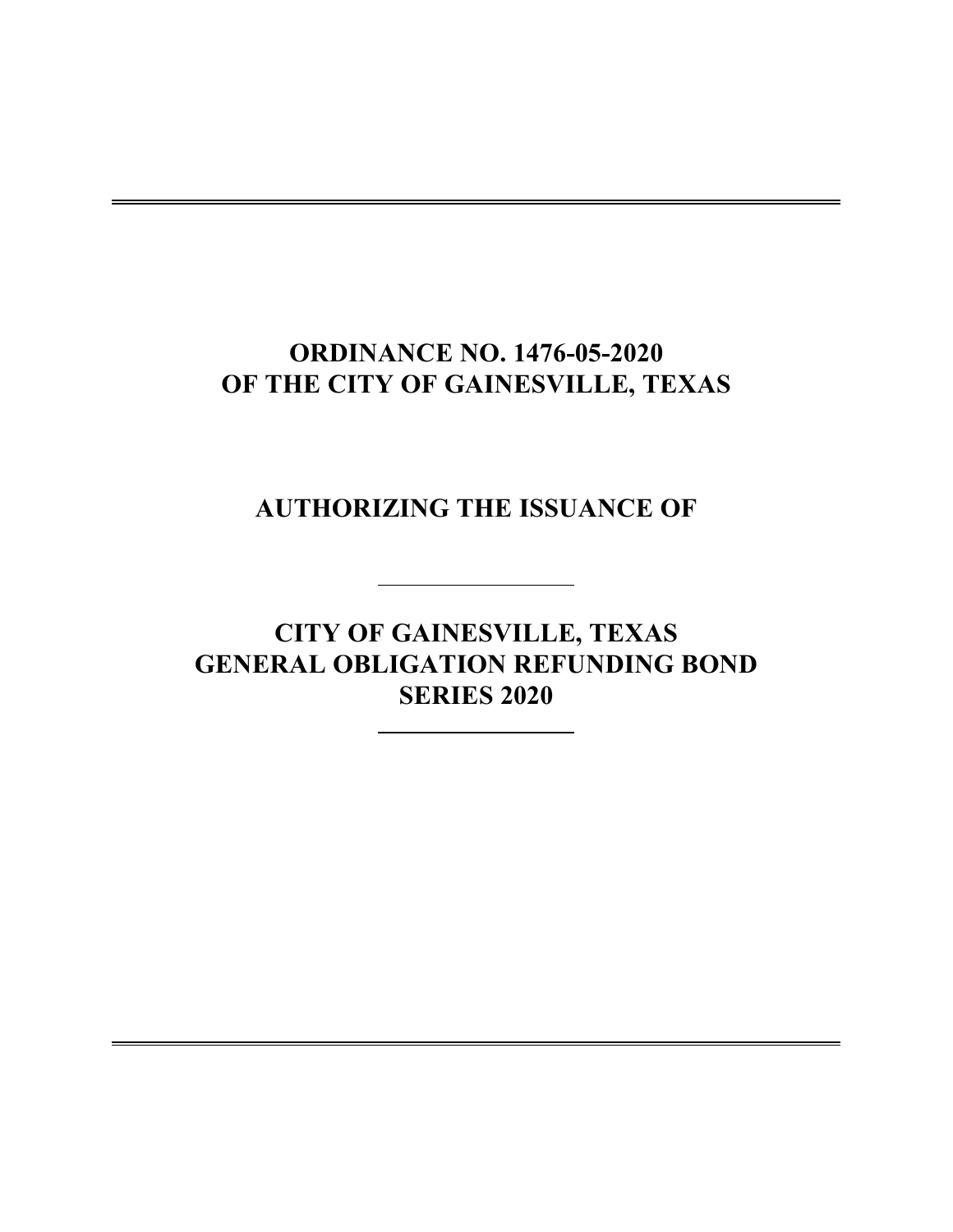## **TABLE OF CONTENTS**

| Section 2. Designation, Date, Denomination, Number, and Maturity and Interest Rate of |
|---------------------------------------------------------------------------------------|
|                                                                                       |
|                                                                                       |
|                                                                                       |
|                                                                                       |
|                                                                                       |
| Section 8. Custody, Approval, and Registration of Bond; Bond Counsel's Opinion;       |
| Section 9. Covenants Regarding Tax Exemption of Interest on the Bond 15               |
|                                                                                       |
|                                                                                       |
|                                                                                       |
|                                                                                       |
|                                                                                       |
|                                                                                       |
|                                                                                       |
|                                                                                       |
|                                                                                       |
|                                                                                       |
|                                                                                       |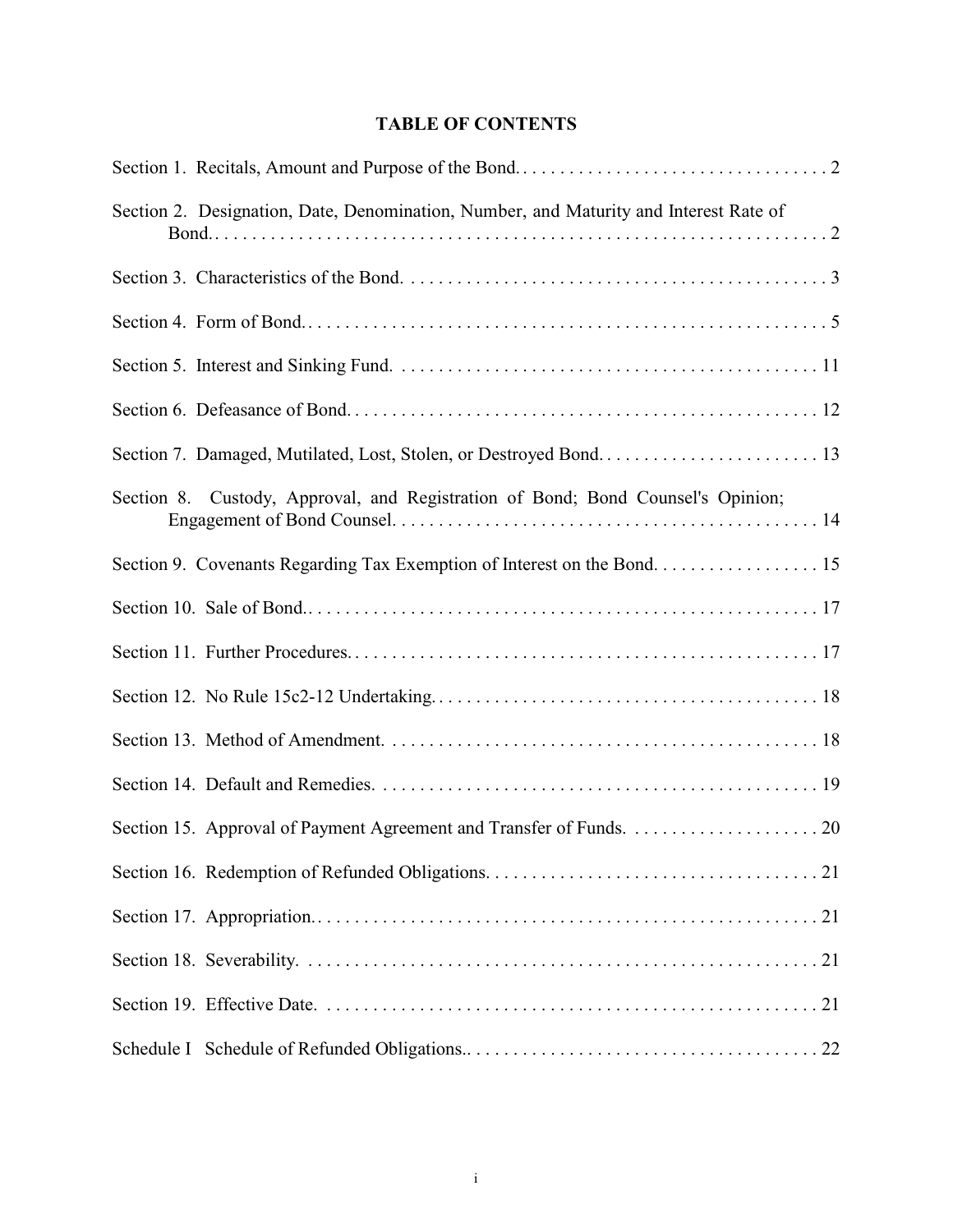**ORDINANCE NO. 1476-05-2020 AUTHORIZING THE ISSUANCE AND SALE OF CITY OF GAINESVILLE, TEXAS, GENERAL OBLIGATION REFUNDING BOND, SERIES 2020, FOR REFUNDING CERTAIN OUTSTANDING OBLIGATIONS OF THE CITY; CALLING SAID OUTSTANDING OBLIGATIONS FOR REDEMPTION PRIOR TO MATURITY; LEVYING AN ANNUAL AD VALOREM TAX FOR THE SECURITY FOR AND PAYMENT OF SAID BOND; AUTHORIZING A PAYING AGENT/REGISTRAR AGREEMENT; PROVIDING AN EFFECTIVE DATE; APPROVING ENGAGEMENT OF BOND COUNSEL; AND AUTHORIZING OTHER MATTERS INCIDENT AND RELATING TO THE ISSUANCE, PAYMENT, SECURITY, SALE, AND DELIVERY OF SAID BOND**

## THE STATE OF TEXAS<br>
COUNTY OF COOKE<br>
S<br>
CITY OF GAINESVILLE **COUNTY OF COOKE § CITY OF GAINESVILLE §**

WHEREAS, the City of Gainesville, Texas (the "Issuer") has previously issued, and there are presently outstanding, obligations of the Issuer payable from a pledge by the Issuer to levy ad valorem taxes, and a pledge of certain revenues of the Issuer, sufficient to pay principal of and interest on such obligations as they become due;

WHEREAS, certain of such previously issued and outstanding obligations are intended to be and shall be refunded pursuant to this Ordinance, the obligations to be refunded being described in Schedule I attached hereto and incorporated herein (collectively, the "Refunded Obligations");

WHEREAS, Chapter 1207, Texas Government Code ("Chapter 1207"), authorizes the Issuer to issue refunding bonds and to deposit the proceeds from the sale thereof, and any other available funds or resources, directly with a place of payment (paying agent) for the Refunded Obligations, and such deposit, if made before such payment dates, shall constitute the making of firm banking and financial arrangements for the discharge and final payment of the Refunded Obligations;

WHEREAS, Chapter 1207, Texas Government Code, authorizes the Issuer to issue refunding bonds and to deposit the proceeds from the sale thereof together with any other available funds or resources directly with a paying agent for the Refunded Obligations or a trust company or commercial bank that does not act as a depository for the Issuer and such deposit, if made before the payment dates of the Refunded Obligations, shall constitute the making of firm banking and financial arrangements for the discharge and final payment of the Refunded Obligations;

WHEREAS, Chapter 1207, Texas Government Code, further authorizes the Issuer to enter into an escrow or similar agreement with any such paying agent or trust company or commercial bank with respect to the safekeeping, investment, reinvestment, administration and disposition of any such deposit, upon such terms and conditions as the Issuer and such paying agent or trust company or commercial bank may agree;

WHEREAS, the City Council hereby finds and declares a public purpose and it is in the best interests of the Issuer to refund the Refunded Obligations is in order to restructure the Issuer's outstanding debt service, and that such refunding will result in a present value debt service savings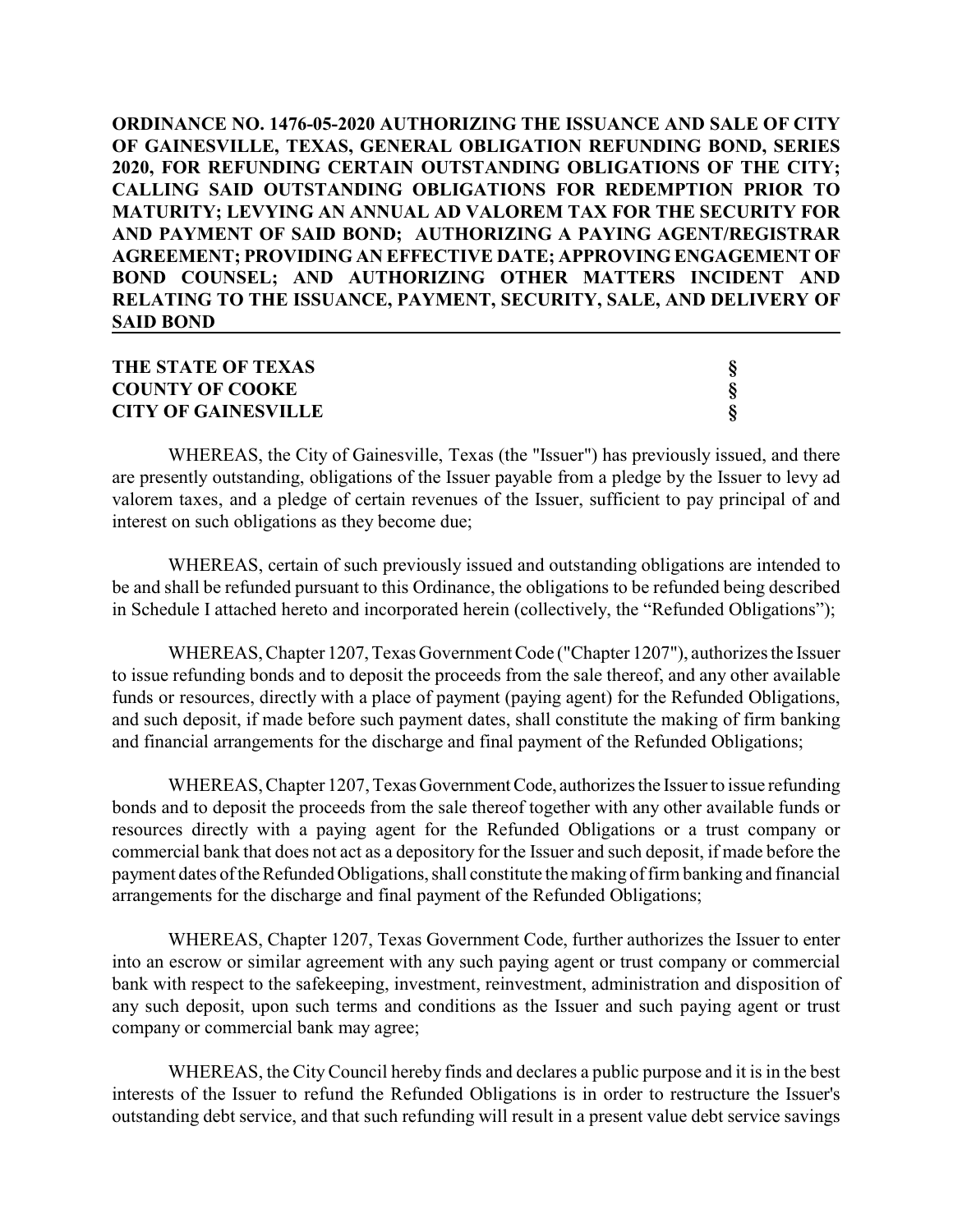of approximately \$383,144.87 and an actual debt service savings of approximately \$412,362.75 to the Issuer;

WHEREAS, all the Refunded Obligations mature or are subject to redemption prior to maturity within 20 years of the date of the bond hereinafter authorized;

WHEREAS, the bond hereafter authorized is being issued and delivered pursuant to said Chapter 1207, Texas Government Code; and

WHEREAS, It is officially found, determined, and declared that the meeting at which this Ordinance has been adopted was open to the public and public notice of the time, place and subject matter of the public business to be considered and acted upon at said meeting, including this Ordinance, was given, all as required by the applicable provisions of Tex. Gov't Code Ann. ch. 551; Now, Therefore

#### BE IT ORDAINED BY THE CITY COUNCIL OF THE CITY OF GAINESVILLE, TEXAS:

Section 1. RECITALS, AMOUNT AND PURPOSE OF THE BOND. The recitals set forth in the preamble hereof are incorporated herein and shall have the same force and effect as if set forth in this Section. The bond of the City of Gainesville, Texas (the "Issuer") is hereby authorized to be issued and delivered in the aggregate principal amount of \$2,975,000 for the public purpose of refunding the Refunded Obligations, and to pay the costs incurred in connection with the issuance of the Bond.

Section 2. DESIGNATION, DATE, DENOMINATION, NUMBER, AND MATURITY AND INTEREST RATE OF BOND. Each bond issued pursuant to this Ordinance shall be designated: "CITY OF GAINESVILLE, TEXAS, GENERAL OBLIGATION REFUNDING BOND, SERIES 2020," and there shall be issued, sold, and delivered hereunder one fully registered bond, without interest coupons, dated June 1, 2020, in the denomination and principal amount of \$2,975,000 or the remaining principal amount of the outstanding Bond of this series if an exchange of a Bond is made after a reduction in the principal amount of the series through the payment of a scheduled installment of principal, numbered R-1, with any bond issued in replacement thereof being in the denomination of the full principal amount of the series of which the bond is issued and numbered consecutively from R-2 upward, payable in installments to the registered owner thereof, or to the registered assignee of said bond (in each case, the "Registered Owner"). Principal of said Bond shall mature and be payable in installments on the dates and in the amounts stated in the FORM OF BOND set forth in this Ordinance. The Bond shall bear interest on the unpaid balance of the principal amount thereof from the date of delivery to the scheduled due date of the principal installments of the Bond at the rates per annum specified in the FORM OF BOND set forth in this Ordinance, with such interest being payable in the manner provided and on the dates stated in the FORM OF BOND set forth in this Ordinance.

The term "Bond" as used in this Ordinance shall mean and include collectively the bond initially issued and delivered pursuant to this Ordinance and any substitute bond exchanged therefor,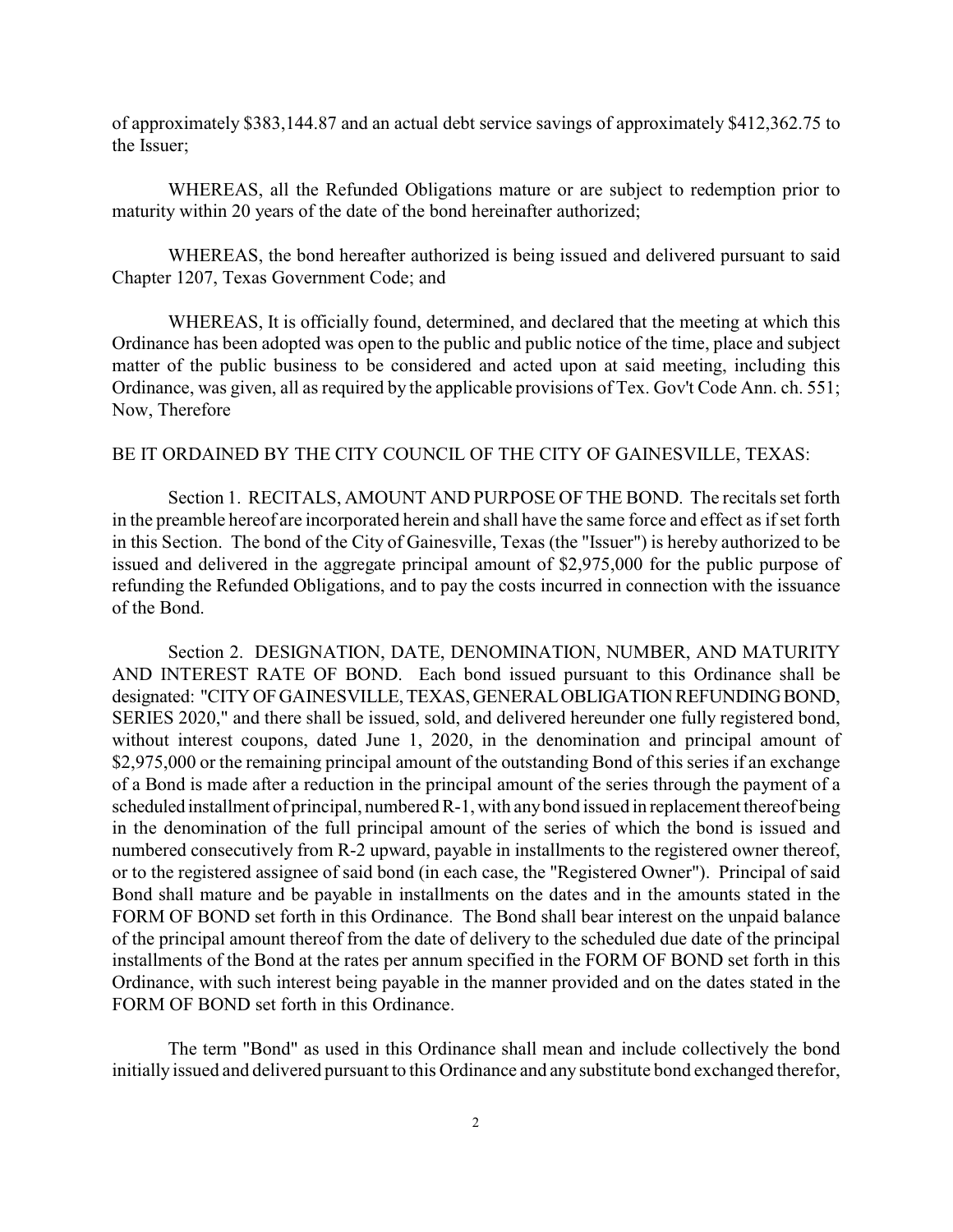as well as any other substitute or replacement bond issued pursuant hereto, and the term "Bond" shall mean any such bond.

## Section 3. CHARACTERISTICS OF THE BOND.

(a) Registration. The Issuer shall keep or cause to be kept at the principal corporate trust office of First National Bank Texas in Killeen, Texas (the "Paying Agent/Registrar"), books or records for the registration of the transfer and exchange of the Bond (the "Registration Books"), and the Issuer hereby appoints the Paying Agent/Registrar as its registrar and transfer agent to keep such books or records and make such registrations of transfers and exchanges under such reasonable regulations as the Issuer and Paying Agent/Registrar may prescribe; and the Paying Agent/Registrar shall make such registrations, transfers and exchanges as herein provided. The Paying Agent/Registrar shall obtain and record in the Registration Books the address of the Registered Owner of each Bond to which payments with respect to the Bond shall be mailed, as herein provided; but it shall be the duty of each Registered Owner to notify the Paying Agent/Registrar in writing of the address to which payments shall be mailed, and such interest payments shall not be mailed unless such notice has been given. The Issuer shall have the right to inspect the Registration Books during regular business hours of the Paying Agent/Registrar, but otherwise the Paying Agent/Registrar shall keep the Registration Books confidential and, unless otherwise required by law, shall not permit their inspection by any other entity. The Issuer shall pay the Paying Agent/Registrar's standard or customary fees and charges for making such registration, transfer, exchange and delivery of a substitute Bond. Registration of assignments, transfers and exchanges of a Bond shall be made in the manner provided and with the effect stated in the FORM OF BOND set forth in this Ordinance. Each substitute Bond shall bear a letter and/or number to distinguish it from each other Bond.

(b) Transfer and Exchange; Authentication. Except as provided in Section 3(f) of this Ordinance, an authorized representative of the Paying Agent/Registrar shall, before the delivery of any such Bond, date and manually sign said Bond, and no such Bond shall be deemed to be issued or outstanding unless such Bond is so authenticated. The Paying Agent/Registrar promptly shall cancel any Bond surrendered for exchange. No additional ordinances, orders, or resolutions need be passed or adopted by the governing body of the Issuer or any other body or person so as to accomplish the foregoing conversion and exchange of any Bond or portion thereof, and the Paying Agent/Registrar shall provide for the printing, execution, and delivery of a substitute Bond in the manner prescribed herein. Pursuant to Chapter 1201, Government Code, as amended, the duty of transfer of a Bond as aforesaid is hereby imposed upon the Paying Agent/Registrar, and, upon the execution of said Bond, the exchanged Bond shall be valid, incontestable, and enforceable in the same manner and with the same effect as the Bond that initially was issued and delivered pursuant to this Ordinance, approved by the Attorney General and registered by the Comptroller of Public Accounts. The Bond may be transferred in whole, but not in part.

(c) Payment of Bond and Interest. The Issuer hereby further appoints the Paying Agent/Registrar to act as the paying agent for paying the principal of and interest on the Bond, all as provided in this Ordinance. The Paying Agent/Registrar shall keep proper records of all payments made by the Issuer and the Paying Agent/Registrar with respect to the Bond, shall properly and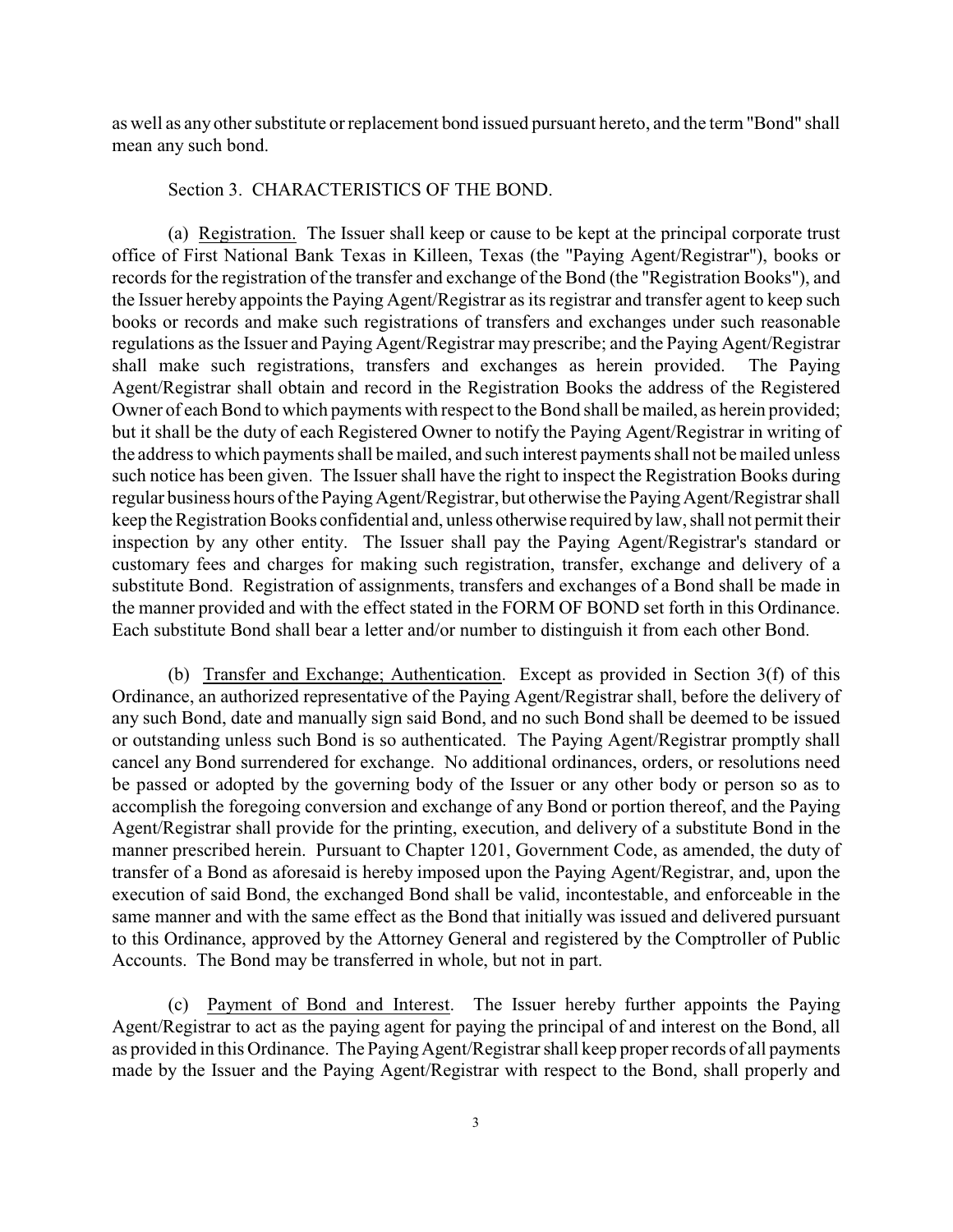accurately record all payments on the Bond on the Registration Books, and shall keep proper records of all exchanges of Bonds, and all replacements of Bonds, as provided in this Ordinance. However, in the event of a nonpayment of interest on a scheduled payment date, and for thirty (30) days thereafter, a new record date for such interest payment (a "Special Record Date") will be established by the Paying Agent/Registrar, if and when funds for the payment of such interest have been received from the Issuer. Notwithstanding the foregoing, any such nonpayment of interest shall constitute an Event of Default as defined in Section 14 of this Ordinance. Notice of the past due interest shall be sent at least five (5) business days prior to the Special Record Date by United States mail, first-class postage prepaid, to the address of the Registered Owner appearing on the Registration Books at the close of business on the last business day next preceding the date of mailing of such notice.

(d) In General. The Bond (i) shall be issued in fully registered form, without interest coupons, with the principal of and interest on such Bond to be payable only to the Registered Owner thereof, (ii) may be exchanged for another Bond, (iii) may be transferred and assigned in whole but not in part, (iv) shall have the characteristics, (v) shall be signed, sealed, executed and authenticated, (vi) the principal of and interest on the Bond shall be payable, and (vii) shall be administered and the Paying Agent/Registrar and the Issuer shall have certain duties and responsibilities with respect to the Bond, all as provided, and in the manner and to the effect as required or indicated, in the FORM OF BOND set forth in this Ordinance.

(e) Paying Agent/Registrar. The Issuer covenants with the Registered Owner of the Bond that at all times while the Bond is outstanding the Issuer will provide a competent and legally qualified bank, trust company, financial institution, or other entity to act as and perform the services of Paying Agent/Registrar for the Bond under this Ordinance, and that the Paying Agent/Registrar will be one entity. The Issuer reserves the right to, and may, at its option, change the Paying Agent/Registrar upon not less than 20 days written notice to the Paying Agent/Registrar, to be effective not later than 15 days prior to the next principal or interest payment date after such notice. In the event that the entity at any time acting as Paying Agent/Registrar (or its successor by merger, acquisition, or other method) should resign or otherwise cease to act as such, the Issuer covenants that promptly it will appoint a competent and legally qualified bank, trust company, financial institution, or other agency to act as Paying Agent/Registrar under this Ordinance. Upon any change in the Paying Agent/Registrar, the previous Paying Agent/Registrar promptly shall transfer and deliver the Registration Books (or a copy thereof), along with all other pertinent books and records relating to the Bond, to the new Paying Agent/Registrar designated and appointed by the Issuer. Upon any change in the Paying Agent/Registrar, the Issuer promptly will cause a written notice thereof to be sent by the new Paying Agent/Registrar to the Registered Owner of the Bond, by United States mail, first-class postage prepaid, which notice also shall give the address of the new Paying Agent/Registrar. By accepting the position and performing as such, each Paying Agent/Registrar shall be deemed to have agreed to the provisions of this Ordinance, and a certified copy of this Ordinance shall be delivered to each Paying Agent/Registrar.

(f) Registration and Authentication. Except as provided below, no Bond shall be valid or obligatory for any purpose or be entitled to any security or benefit of this Ordinance unless and until there appears thereon the Paying Agent/Registrar's Authentication Certificate substantially in the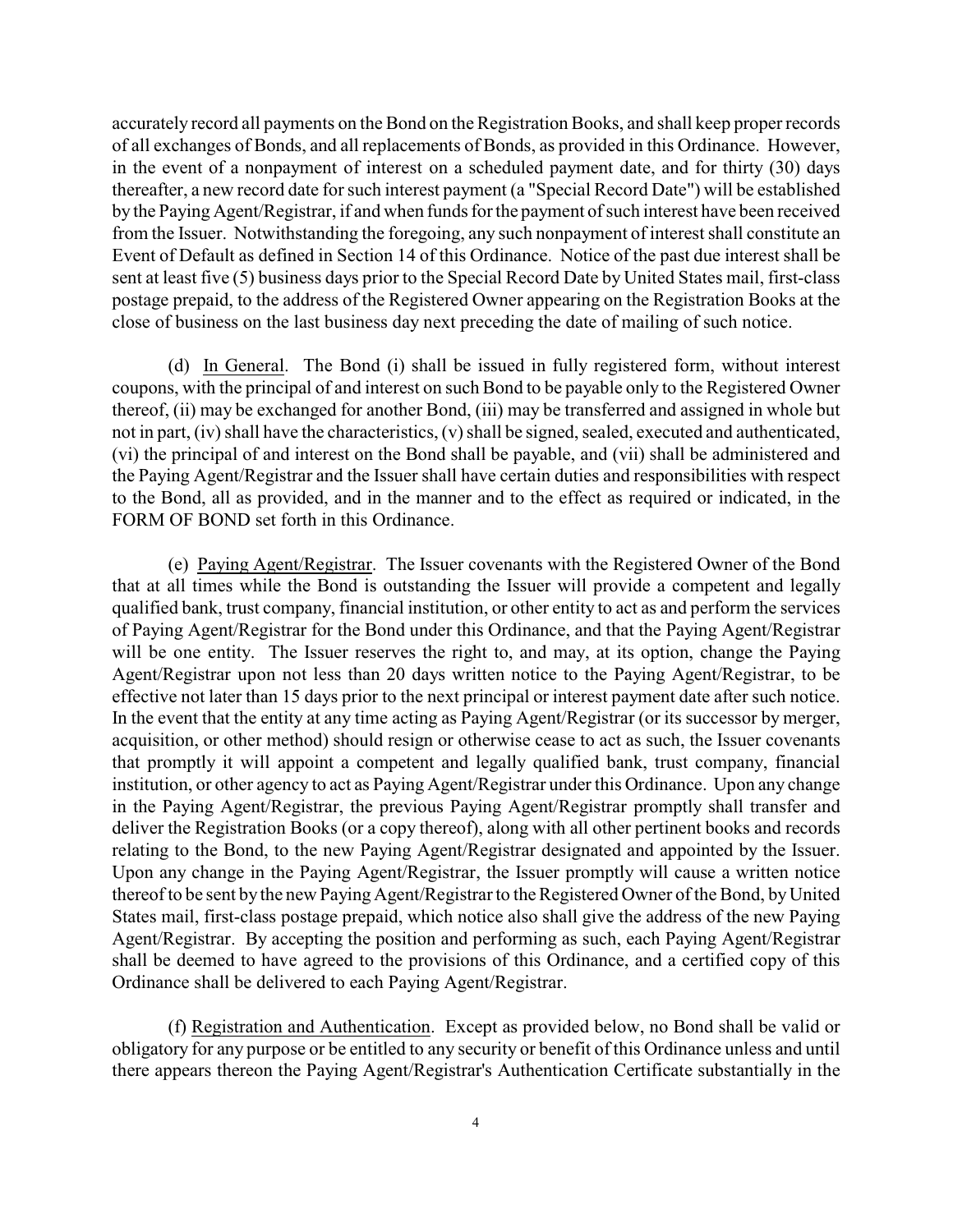form provided in this Ordinance, duly authenticated by manual execution of the Paying Agent/Registrar. It shall not be required that the same authorized representative of the Paying Agent/Registrar sign the Certificate of Paying Agent/Registrar on the Bond. In lieu of the executed Certificate of Paying Agent/Registrar described above, the Initial Bond, R-1, submitted to, and approved by the Attorney General of the State of Texas, shall have attached thereto the Comptroller's Registration Certificate substantially in the form provided in this Ordinance, which Registration Certificate shall be executed by the Comptroller of Public Accounts of the State of Texas or by his duly authorized agent and signed manually, by facsimile, electronically or otherwise by the Comptroller of Public Accounts of the State of Texas, to evidence that the Initial Bond has been duly approved by the Attorney General of the State of Texas and that it is a valid and binding obligation of the Issuer, and has been registered by the Comptroller.

(g) Cancellation of Initial Bond. On the closing date, one initial Bond representing the entire principal amount of the Bond, payable in stated installments to the purchaser designated in Section 10 or its designee, executed by manual or facsimile signature of the Mayor and City Secretary of the Issuer, approved by the Attorney General of Texas, and registered and manually signed by the Comptroller of Public Accounts of the State of Texas, and with the date of delivery inserted thereon by the Paying Agent/Registrar, will be delivered to such purchaser or its designee.

(h) Limitations on Bond Form and Transfer. The Bond or any bond issued in exchange therefore shall be issued in physical form in the Authorized Denomination, and may be transferred in whole, but not in part. The Bond shall not be made subject to a book-entry system of registration or transfer. The Bond shall not receive a CUSIP number.

Section 4. FORM OF BOND. The form of the Bond, including the form of Paying Agent/Registrar's Authentication Certificate, the form of Assignment and the form of Registration Certificate of the Comptroller of Public Accounts of the State of Texas to be attached to the Bond initially issued pursuant to this Ordinance, shall be, respectively, substantially as follows, with such appropriate variations, omissions or insertions as are permitted or required by this Ordinance.

(a) [Form of Bond]

| NO. R- | UNITED STATES OF AMERICA          | PRINCIPAL     |
|--------|-----------------------------------|---------------|
|        | STATE OF TEXAS                    | <b>AMOUNT</b> |
|        | CITY OF GAINESVILLE, TEXAS        | \$2,975,000   |
|        | GENERAL OBLIGATION REFUNDING BOND |               |
|        | <b>SERIES 2020</b>                |               |
|        |                                   |               |

| Interest Rate            | Delivery Date |
|--------------------------|---------------|
| $1.01\%$ per annum       | 2020          |
| <b>REGISTERED OWNER:</b> |               |

5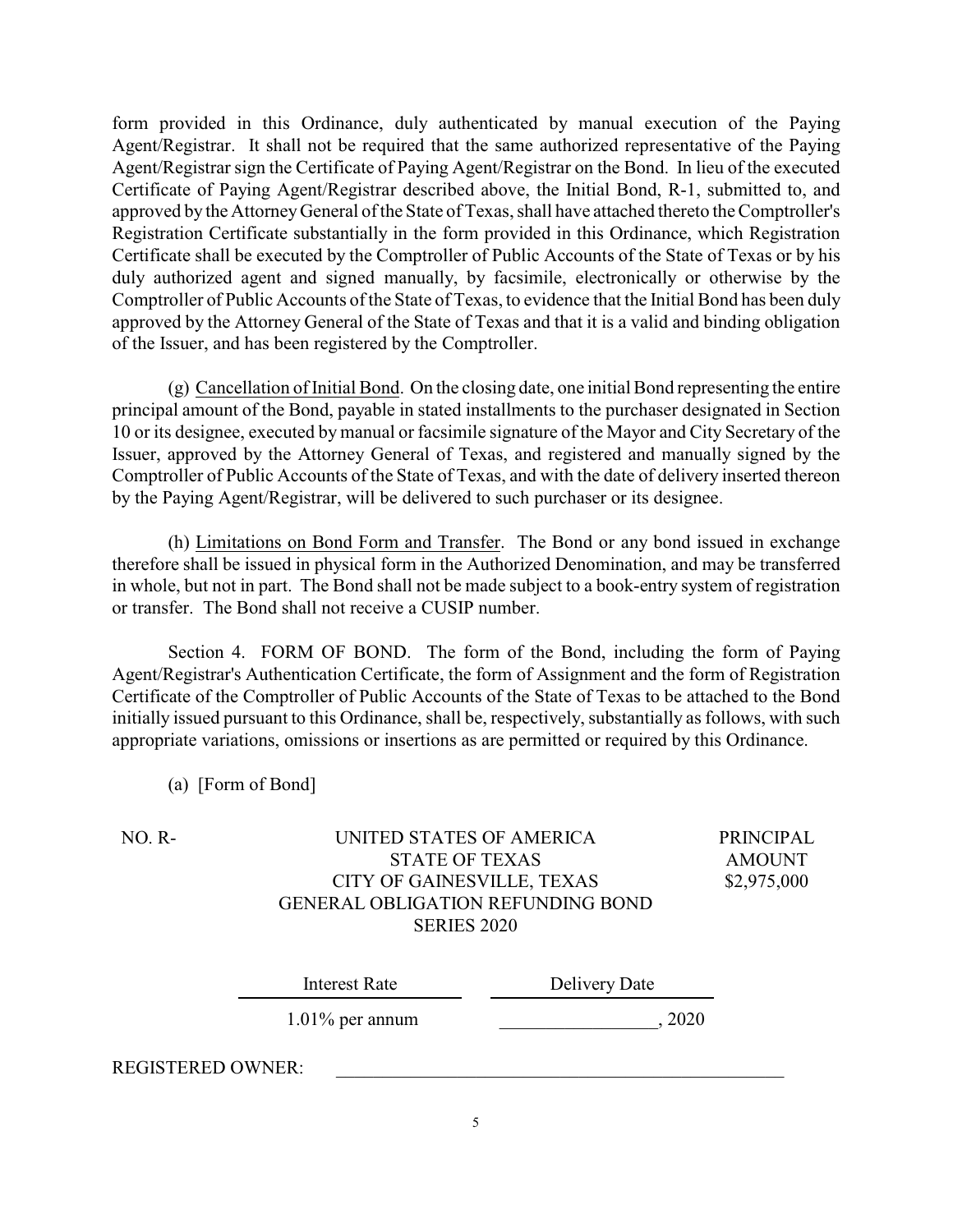#### PRINCIPAL AMOUNT: \_\_\_\_\_\_\_\_\_\_\_\_\_\_\_\_\_\_\_\_\_\_\_\_\_\_\_\_\_\_\_\_ DOLLARS

THE CITY OF GAINESVILLE, TEXAS (the "Issuer"), being a political subdivision of the State of Texas located in Cooke County, Texas, for value received, promises to pay, from the sources described herein, to the registered owner specified above, or registered assigns, the principal amount specified above, and to pay interest thereon, from the Delivery Date set forth above, on the balance of said principal amount from time to time remaining unpaid, at the interest rates per annum set forth above. The unpaid principal of this Bond shall finally mature on February 15, 2030, but shall be paid in installments on the dates and in the amounts set forth in the table below:

|                     | Principal   |
|---------------------|-------------|
| <b>Payment Date</b> | Installment |
| February 15, 2021   | \$285,000   |
| February 15, 2022   | 285,000     |
| February 15, 2023   | 290,000     |
| February 15, 2024   | 295,000     |
| February 15, 2025   | 295,000     |
| February 15, 2026   | 300,000     |
| February 15, 2027   | 300,000     |
| February 15, 2028   | 305,000     |
| February 15, 2029   | 310,000     |
| February 15, 2030   | 310,000     |

THE PRINCIPAL OF AND INTEREST ON THIS BOND are payable in lawful money of the United States of America, without exchange or collection charges. The Issuer shall pay interest on this Bond on August 15, 2020 and on each February 15 and August 15 thereafter to the date of maturity. The last principal installment and interest payment of this Bond shall be paid to the registered owner hereof upon presentation and surrender of this Bond at maturity at the principal office of First National Bank Texas in Killeen, Texas, which is the "Paying Agent/Registrar" for this Bond. The payment of all other principal installments of and interest on this Bond shall be made by the Paying Agent/Registrar to the registered owner hereof on each principal and interest payment date by check or draft, dated as of such principal and interest payment date, drawn by the Paying Agent/Registrar on, and payable solely from, funds of the Issuer required by the Bond Ordinance to be on deposit with the Paying Agent/Registrar for such purpose as hereinafter provided; and such check or draft shall be sent by the Paying Agent/Registrar by United States mail, first-class postage prepaid, on each such interest payment date, to the registered owner hereof, at its address as it appeared on the last business day of the month next preceding each such date (the "Record Date") on the Registration Books kept by the Paying Agent/Registrar, as hereinafter described. In addition, principal and interest may be paid by such other method, acceptable to the Paying Agent/Registrar, requested by, and at the risk and expense of, the registered owner.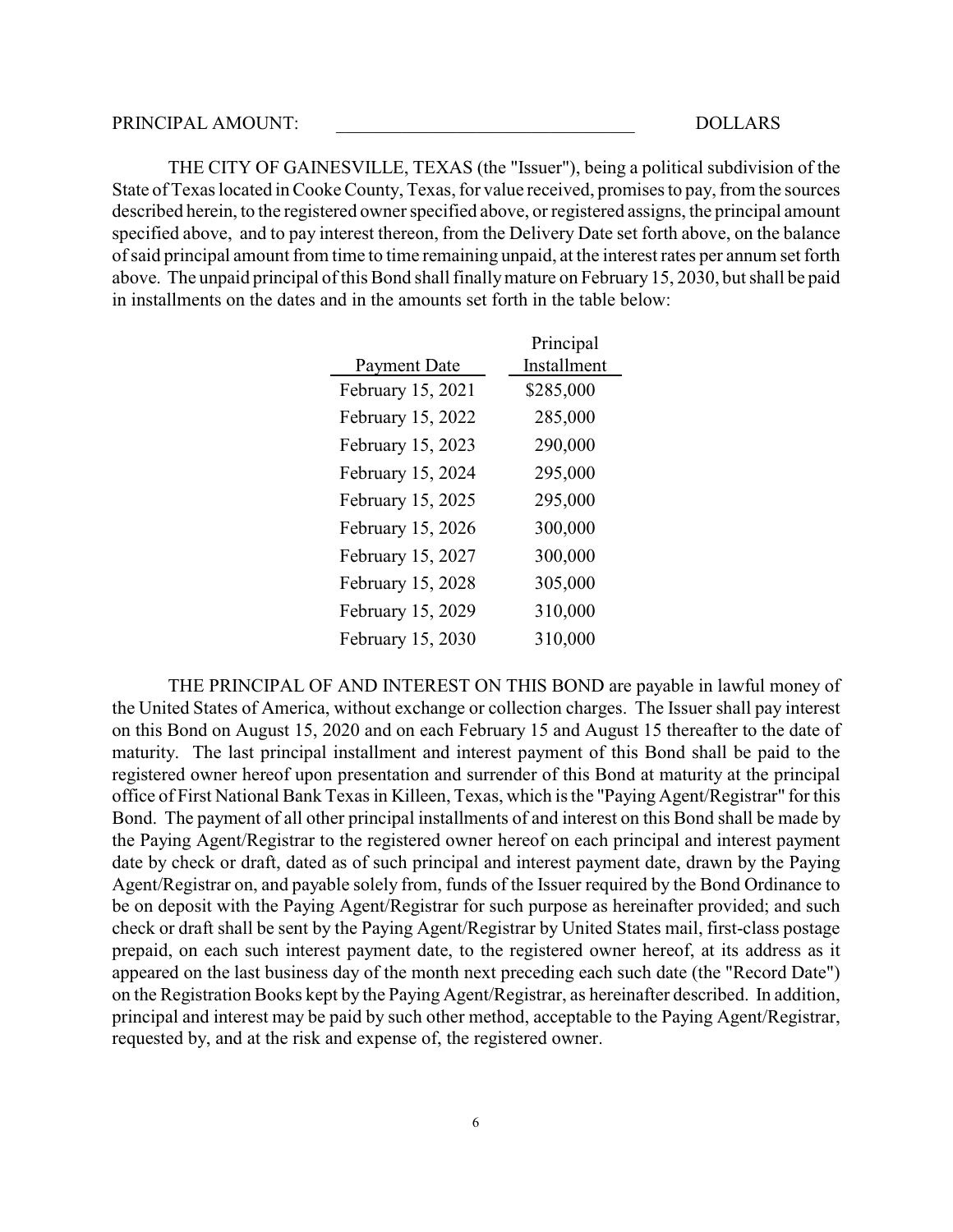ANY ACCRUED INTEREST due in connection with the final installment of principal of this Bond shall be paid to the registered owner upon presentation and surrender of this Bond for payment at the principal corporate trust office of the Paying Agent/Registrar. The Issuer covenants with the registered owner of this Bond that on or before each principal payment date and interest payment date for this Bond it will make available to the Paying Agent/Registrar, from the "Interest and Sinking Fund" created by the Bond Ordinance, the amounts required to provide for the payment, in immediately available funds, of all principal of and interest on the Bond, when due.

IF THE DATE for the payment of the principal of or interest on this Bond shall be a Saturday, Sunday, a legal holiday or a day on which banking institutions in the city where the principal corporate trust office of the Paying Agent/Registrar is located are authorized by law or executive order to close, then the date for such payment shall be the next succeeding day that is not such a Saturday, Sunday, legal holiday or day on which banking institutions are authorized to close; and payment on such date shall have the same force and effect as if made on the original date payment was due.

THIS BOND is dated as of June 1, 2020, authorized in accordance with the Constitution and laws of the State of Texas in the principal amount of \$2,975,000 for the public purpose of refunding certain outstanding obligations of the Issuer, and to pay the costs incurred in connection with the issuance of the Bond.

THE BONDS OF THIS SERIES are not subject to redemption prior to maturity.

THIS BOND is issuable in the form of one fully-registered Bond without coupons in the denomination of \$2,975,000 or the remaining principal amount of the outstanding Bond of this series if an exchange of a Bond is made after a reduction in the principal amount of the series through the payment of a scheduled installment of principal. This Bond may be transferred or exchanged as provided in the Bond Ordinance, only upon the registration books kept for that purpose at the above-mentioned office of the Paying Agent/Registrar upon surrender of this Bond together with a written instrument of transfer or authorization for exchange satisfactory to the Paying Agent/Registrar and duly executed by the registered owner or his duly authorized attorney, and thereupon a new Bond of the same maturity and in the same aggregate principal amount shall be issued by the Paying Agent/Registrar to the transferee in exchange therefor as provided in the Bond Ordinance, and upon payment of the charges therein prescribed. The Issuer and the Paying Agent/Registrar may deem and treat the person in whose name this Bond is registered as the absolute owner hereof for the purpose of receiving payment of, or on account of, the principal and interest due hereon and for all other purposes. The Paying Agent/Registrar shall not be required to make any such transfer or exchange during the period commencing with the close of business on any Record Date and ending with the opening of business on the next following principal or interest payment date.

IN THE EVENT any Paying Agent/Registrar for this Bond is changed by the Issuer, resigns, or otherwise ceases to act as such, the Issuer has covenanted in the Bond Ordinance that it promptly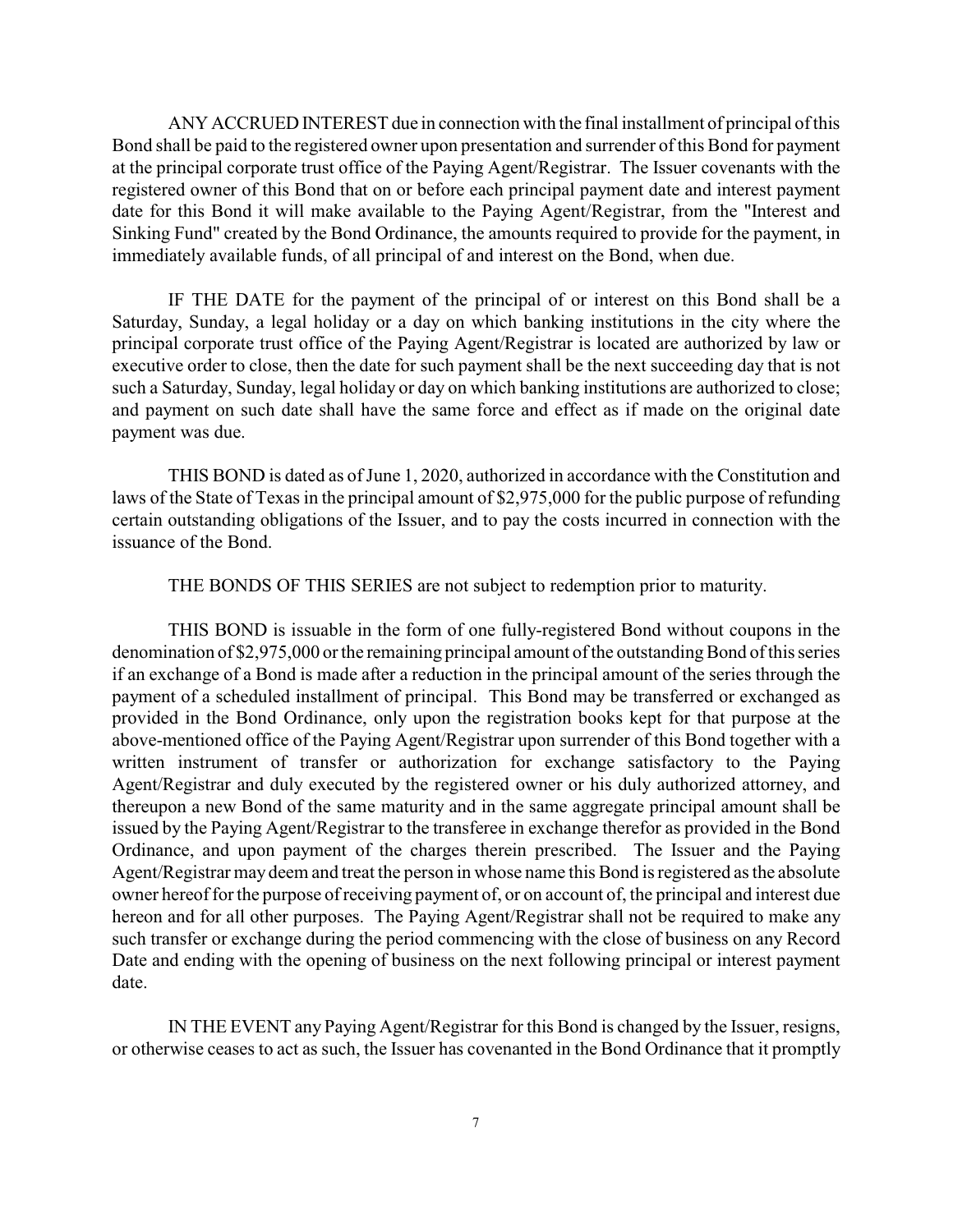will appoint a competent and legally qualified substitute therefor, and cause written notice thereof to be mailed to the registered owner of the Bond.

THIS BOND shall not be valid or become obligatory for any purpose or be entitled to any security or benefit under the Bond Ordinance until the Certificate of Authentication shall have been executed by the Paying Agent/Registrar or the Comptroller's Registration Certificate hereon shall have been executed by the Texas Comptroller of Public Accounts.

IT IS HEREBY certified, recited and covenanted that this Bond has been duly and validly authorized, issued and delivered; that all acts, conditions and things required or proper to be performed, exist and be done precedent to or in the authorization, issuance and delivery of this Bond have been performed, existed and been done in accordance with law; and that annual ad valorem taxes sufficient to provide for the payment of the interest on and principal of this Bond, as such interest comes due and such principal matures, have been levied and ordered to be levied against all taxable property in said Issuer, and have been pledged for such payment, within the limit prescribed by law.

THE ISSUER HAS RESERVED THE RIGHT to amend the Bond Ordinance as provided therein, and under some (but not all) circumstances amendments thereto must be approved by the registered owner of the Bond.

BY BECOMING the registered owner of this Bond, the registered owner thereby acknowledges all of the terms and provisions of the Bond Ordinance, agrees to be bound by such terms and provisions, acknowledges that the Bond Ordinance is duly recorded and available for inspection in the official minutes and records of the governing body of the Issuer, and agrees that the terms and provisions of this Bond and the Bond Ordinance constitute a contract between each registered owner hereof and the Issuer.

IN WITNESS WHEREOF, the Issuer has caused this Bond to be signed with the manual or facsimile signature of the Mayor of the Issuer (or, in the absence thereof, the Mayor Pro-tem) and countersigned with the manual or facsimile signature of the City Secretary of said Issuer, and has caused the official seal of the Issuer to be duly impressed, or placed in facsimile, on this Bond.

(signature) (signature) City Secretary Mayor

(SEAL)

(b) [Form of Paying Agent/Registrar's Authentication Certificate]

PAYING AGENT/REGISTRAR'S AUTHENTICATION CERTIFICATE (To be executed if this Bond is not accompanied by an executed Registration Certificate of the Comptroller of Public Accounts of the State of Texas)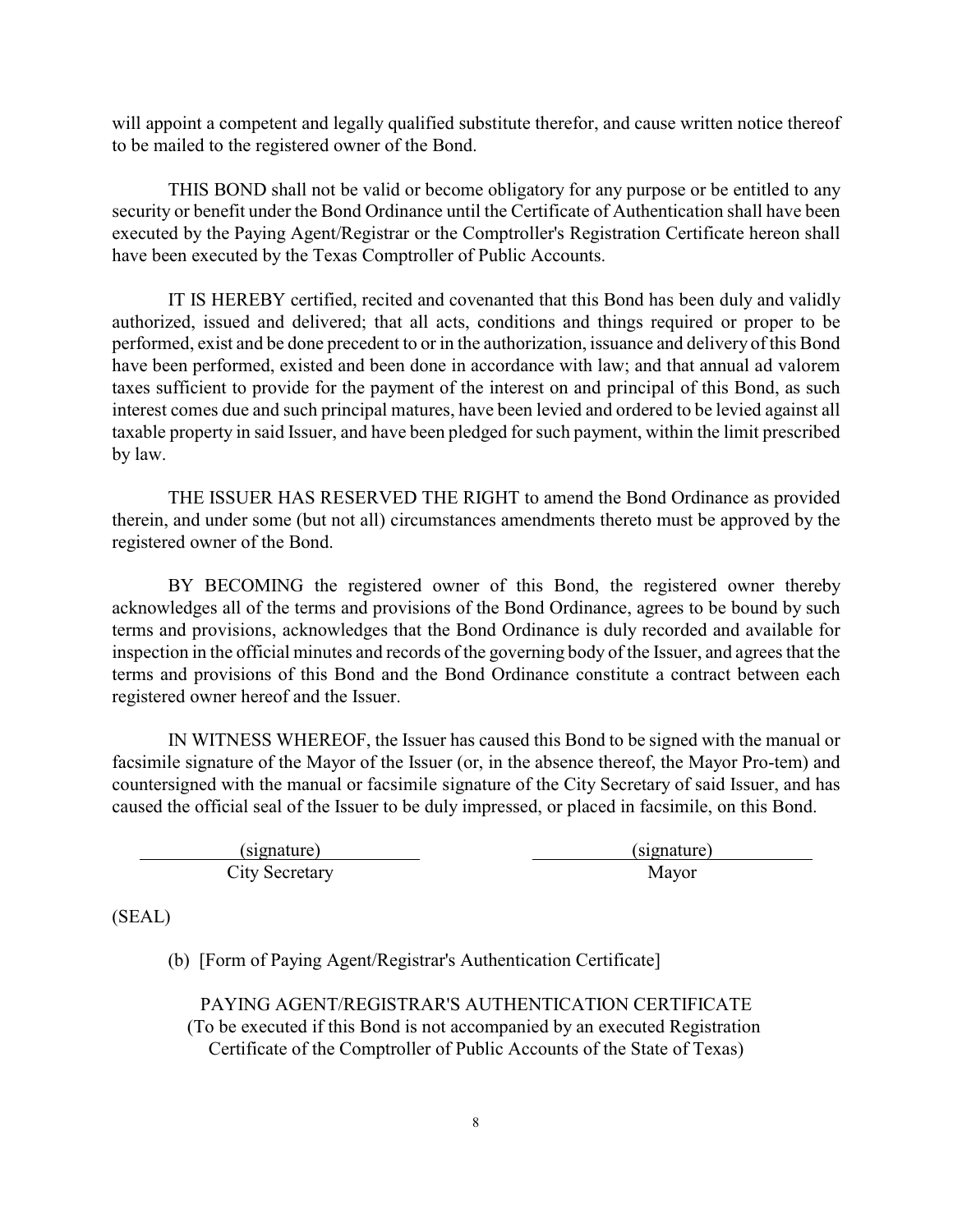It is hereby certified that this Bond has been issued under the provisions of the Bond Ordinance described in the text of this Bond; and that this Bond has been issued in replacement of, or in exchange for, a Bond that originally was approved by the Attorney General of the State of Texas and registered by the Comptroller of Public Accounts of the State of Texas.

Dated: **Dated:** First National Bank Texas

Killeen, Texas Paying Agent/Registrar

By:\_\_\_\_\_\_\_\_\_\_\_\_\_\_\_\_\_\_\_\_\_\_\_\_\_\_\_\_\_\_ Authorized Representative

(c) [Form of Assignment]

## ASSIGNMENT

For value received, the undersigned hereby sells, assigns and transfers unto

\_\_\_\_\_\_\_\_\_\_\_\_\_\_\_\_\_\_\_\_\_\_\_\_\_\_\_\_\_\_\_\_\_\_\_\_\_\_\_\_\_\_\_\_\_\_\_\_\_\_\_\_\_\_\_\_\_\_\_\_\_\_\_\_\_\_\_\_\_\_\_\_\_\_\_.

Please insert Social Security or Taxpayer Identification Number of Transferee

(Please print or typewrite name and address, including zip code, of Transferee.)

the within Bond and all rights thereunder, and hereby irrevocably constitutes and appoints \_\_\_\_\_\_\_\_\_\_\_\_\_\_\_\_\_\_\_\_\_\_\_\_\_\_\_\_\_\_\_\_\_\_\_\_\_\_\_\_\_\_\_, attorney, to register the transfer of the within Bond on the books kept for registration thereof, with full power of substitution in the premises.

\_\_\_\_\_\_\_\_\_\_\_\_\_\_\_\_\_\_\_\_\_\_\_\_\_\_\_\_\_\_\_\_\_\_\_\_\_\_\_\_\_\_\_\_\_\_\_\_\_\_\_\_\_\_\_\_\_\_\_\_\_\_\_\_\_\_\_\_\_\_\_\_\_\_\_

Dated: \_\_\_\_\_\_\_\_\_\_\_\_\_\_\_\_\_\_\_\_\_\_\_\_\_\_\_

Signature Guaranteed:

NOTICE: Signature(s) must be guaranteed by an eligible guarantor institution participating in a securities transfer association recognized signature guarantee program.

NOTICE: The signature above must correspond with the name of the registered owner as it appears upon the front of this Bond in every particular, without alteration or enlargement or any change whatsoever.

(d) [Form of Registration Certificate of the Comptroller of Public Accounts]

COMPTROLLER'S REGISTRATION CERTIFICATE: REGISTER NO. \_\_\_\_\_\_\_\_\_\_\_\_\_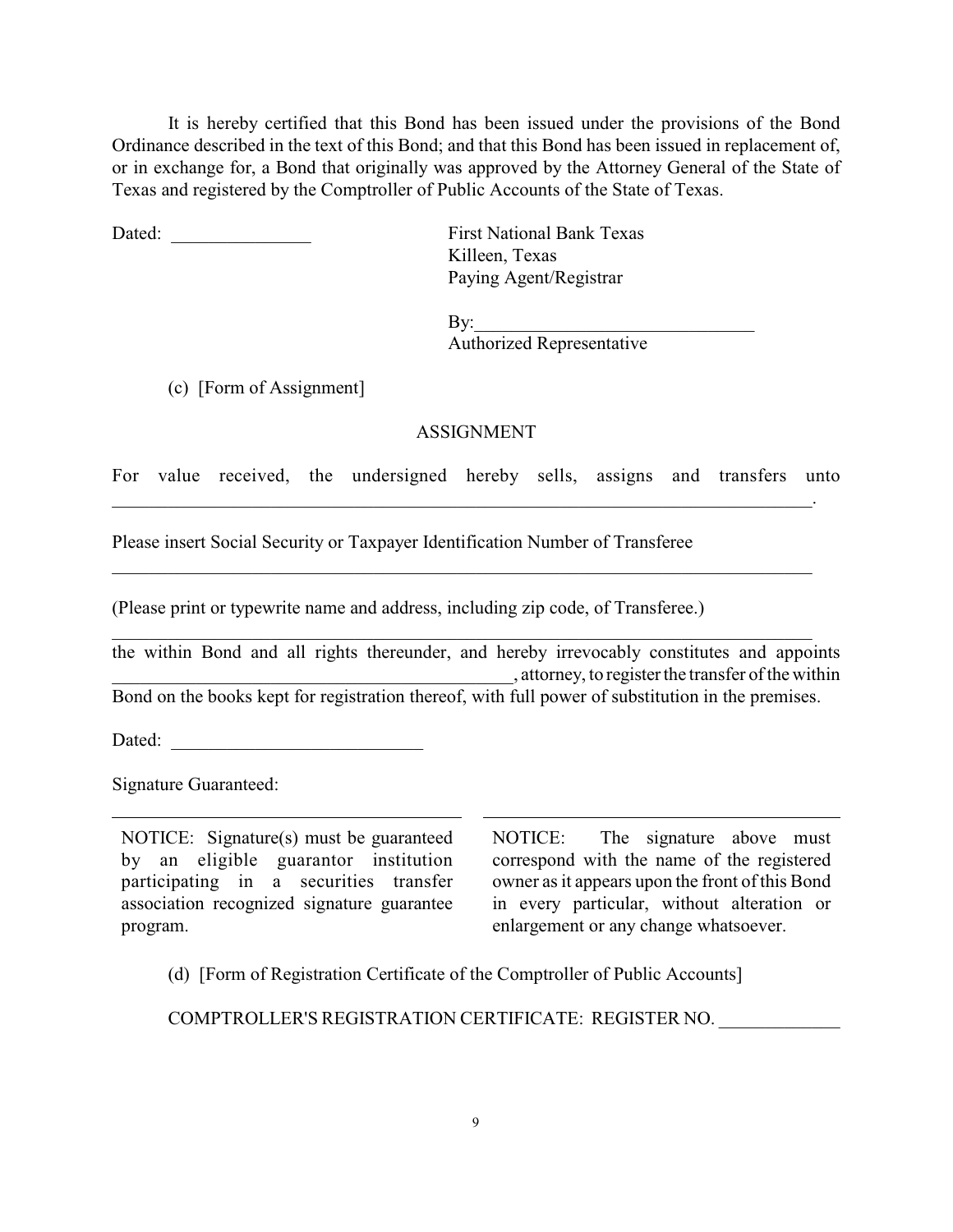I hereby certify that this Bond has been examined, certified as to validity and approved by the AttorneyGeneral of the State of Texas, and that this Bond has been registered by the Comptroller of Public Accounts of the State of Texas.

Witness my signature and seal this

 $\mathcal{L}_\mathcal{L}$  , which is a set of the set of the set of the set of the set of the set of the set of the set of the set of the set of the set of the set of the set of the set of the set of the set of the set of the set of Comptroller of Public Accounts of the State of Texas

#### (COMPTROLLER'S SEAL)

Section 5. INTEREST AND SINKING FUND.

(a) A special "Interest and Sinking Fund" is hereby created and shall be established and maintained by the Issuer at an official depository bank of said Issuer. Said Interest and Sinking Fund shall be kept separate and apart from all other funds and accounts of said Issuer, and shall be used only for paying the interest on and principal of said Bond. All ad valorem taxes levied and collected for and on account of said Bond shall be deposited, as collected, to the credit of said Interest and Sinking Fund. During each year while any of said Bond is outstanding and unpaid, the governing body of said Issuer shall compute and ascertain a rate and amount of ad valorem tax that will be sufficient to raise and produce the money required to pay the interest on said Bond as such interest comes due, and to provide and maintain a sinking fund adequate to pay the principal of said Bond as such principal matures (but never less than 2% of the original amount of said Bond as a sinking fund each year); and said tax shall be based on the latest approved tax rolls of said Issuer, with full allowances being made for tax delinquencies and the cost of tax collection. Said rate and amount of ad valorem tax is hereby levied, and is hereby ordered to be levied, against all taxable property in said Issuer, for each year while said Bond are outstanding and unpaid, and said tax shall be assessed and collected each such year and deposited to the credit of the aforesaid Interest and Sinking Fund. Said ad valorem taxes sufficient to provide for the payment of the interest on and principal of said Bond, as such interest comes due and such principal matures, are hereby pledged for such payment, within the limit prescribed by law.

(b) Article 1208, Government Code, applies to the issuance of the Bond and the pledge of the taxes granted by the Issuer under this Section, and is therefore valid, effective, and perfected. Should Texas law be amended at any time while the Bond is outstanding and unpaid, the result of such amendment being that the pledge of the taxes granted by the Issuer under this Section is to be subject to the filing requirements of Chapter 9, Business & Commerce Code, in order to preserve to the Registered Owner of the Bond a security interest in said pledge, the Issuer agrees to take such measures as it determines are reasonable and necessary under Texas law to comply with the applicable provisions of Chapter 9, Business & Commerce Code and enable a filing of a security interest in said pledge to occur.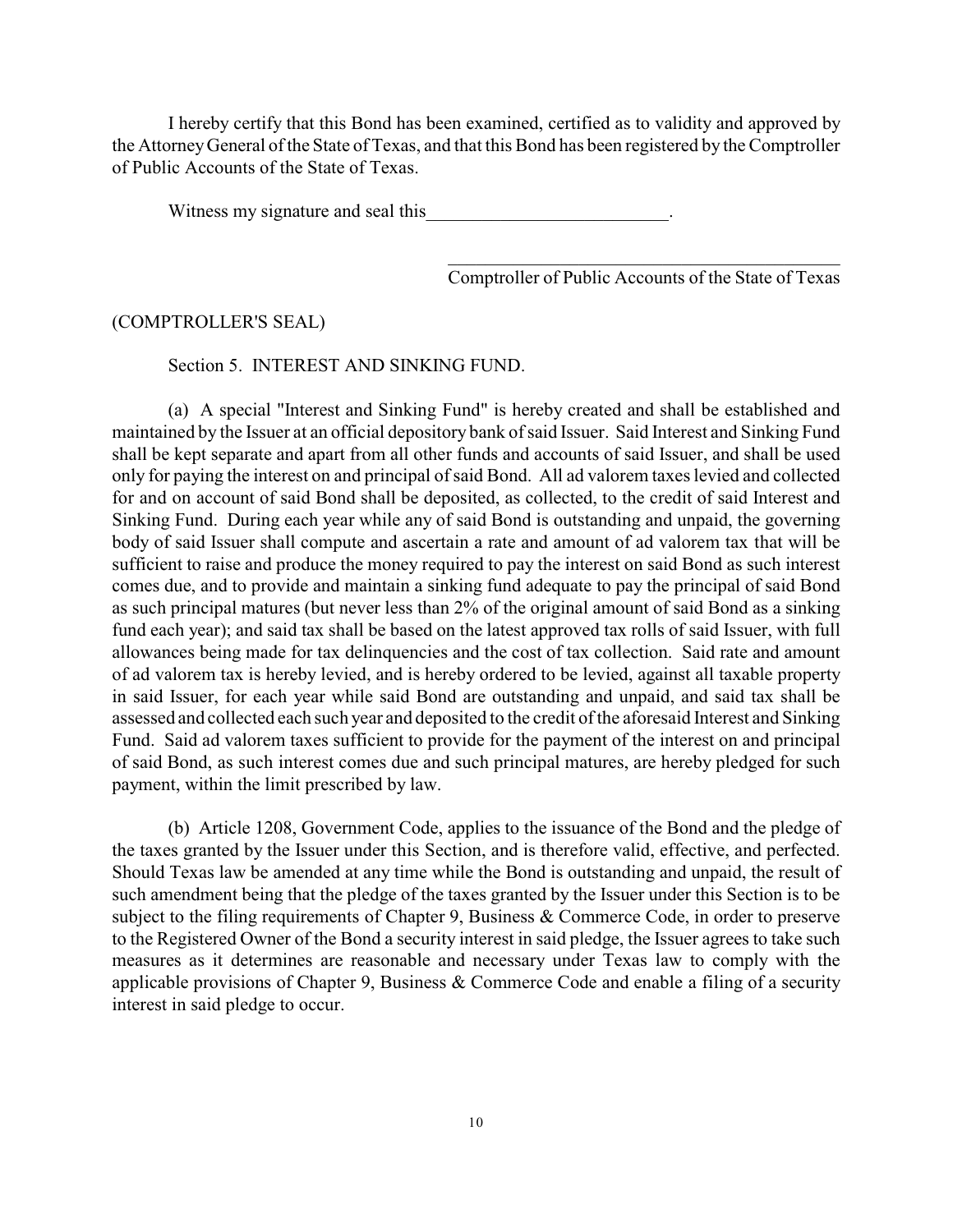### Section 6. DEFEASANCE OF BOND.

(a) Any Bond and the interest thereon shall be deemed to be paid, retired and no longer outstanding (a "Defeased Bond") within the meaning of this Ordinance, except to the extent provided in subsection (d) of this Section, when payment of the principal of such Bond, plus interest thereon to the due date (whether such due date be by reason of maturity or otherwise) either (i) shall have been made or caused to be made in accordance with the terms thereof, or (ii) shall have been provided for on or before such due date by irrevocably depositing with or making available to the Paying Agent/Registrar in accordance with an escrow agreement or other instrument (the "Future Escrow Agreement") for such payment (1) lawful money of the United States of America sufficient to make such payment or (2) Defeasance Securities that mature as to principal and interest in such amounts and at such times as will insure the availability, without reinvestment, of sufficient money to provide for such payment, and when proper arrangements have been made by the Issuer with the Paying Agent/Registrar for the payment of its services until the Defeased Bond shall have become due and payable, and thereafter the Issuer will have no further responsibility with respect to amounts available to such paying agent (or other financial institution permitted by applicable law) for the payment of such defeased bonds, including any insufficiency therein caused by the failure of such paying agent (or other financial institution permitted by applicable law) to receive payment when due on the Defeasance Securities. At such time as a Bond shall be deemed to be a Defeased Bond hereunder, as aforesaid, such Bond and the interest thereon shall no longer be secured by, payable from, or entitled to the benefits of, the ad valorem taxes herein levied and pledged as provided in this Ordinance, and such principal and interest shall be payable solely from such money or Defeasance Securities.

(b) Any moneys so deposited with the Paying Agent/Registrar may at the written direction of the Issuer be invested in Defeasance Securities, maturing in the amounts and times as hereinbefore set forth, and all income from such Defeasance Securities received by the Paying Agent/Registrar that is not required for the payment of the Bond and interest thereon, with respect to which such money has been so deposited, shall be turned over to the Issuer, or deposited as directed in writing by the Issuer. Any Future Escrow Agreement pursuant to which the money and/or Defeasance Securities are held for the payment of a Defeased Bond may contain provisions permitting the investment or reinvestment of such moneys in Defeasance Securities or the substitution of other Defeasance Securities upon the satisfaction of the requirements specified in subsection  $6(a)(i)$  or (ii). All income from such Defeasance Securities received by the Paying Agent/Registrar which is not required for the payment of the Defeased Bond, with respect to which such money has been so deposited, shall be remitted to the Issuer or deposited as directed in writing by the Issuer.

(c) The term "Defeasance Securities" means any securities and obligations now or hereafter authorized by State law that are eligible to refund, retire or otherwise discharge obligations such as the Bond.

(d) Until the Defeased Bond shall have become due and payable, the Paying Agent/Registrar shall perform the services of Paying Agent/Registrar for such Defeased Bond the same as if they had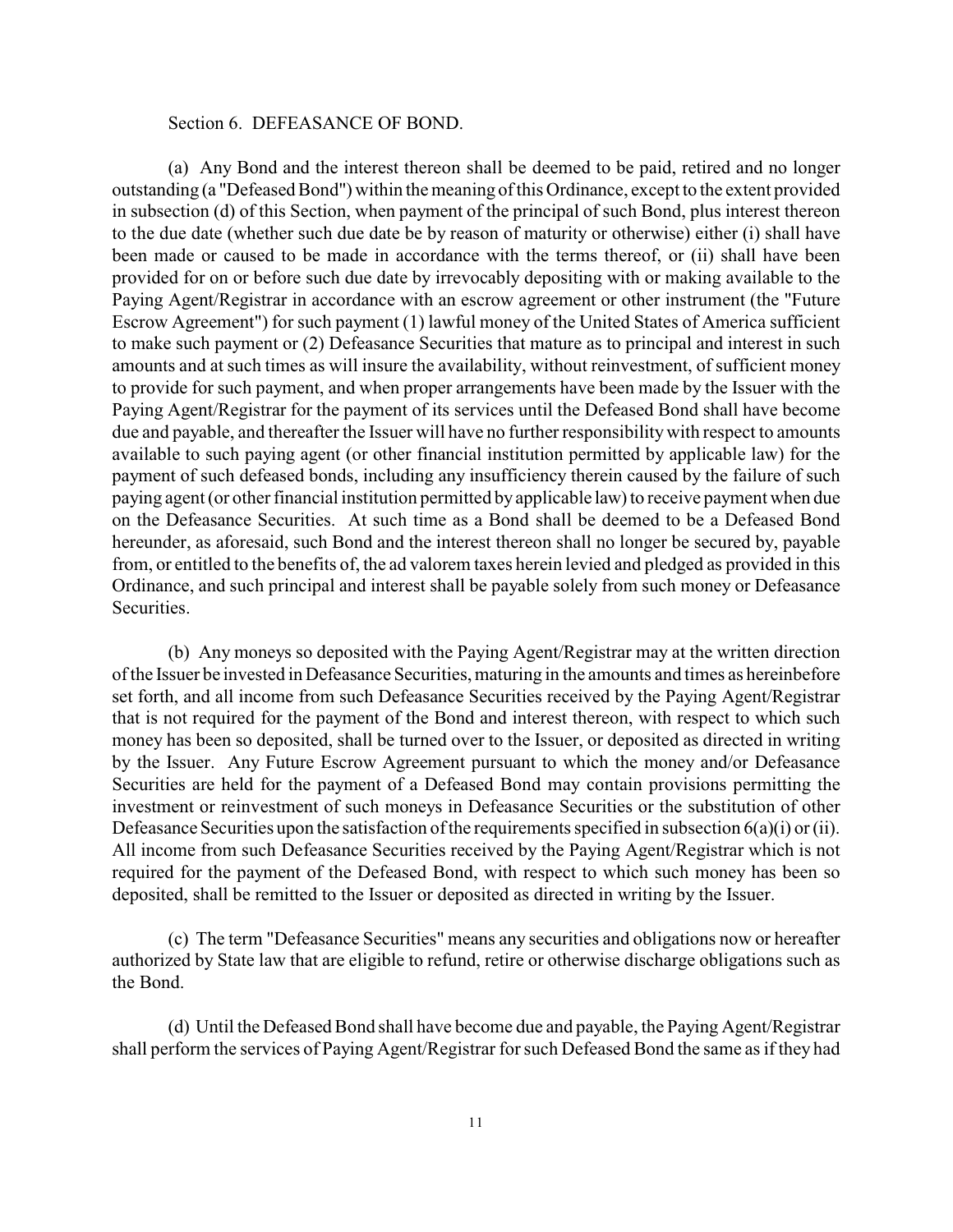not been defeased, and the Issuer shall make proper arrangements to provide and pay for such services as required by this Ordinance.

## Section 7. DAMAGED, MUTILATED, LOST, STOLEN, OR DESTROYED BOND.

(a) Replacement Bond. In the event any outstanding Bond is damaged, mutilated, lost, stolen or destroyed, the Paying Agent/Registrar shall cause to be printed, executed and delivered, a new Bond of the same principal amount, maturity and interest rate, as the damaged, mutilated, lost, stolen or destroyed Bond, in replacement for such Bond in the manner hereinafter provided.

(b) Application for Replacement Bond. Application for replacement of a damaged, mutilated, lost, stolen or destroyed Bond shall be made by the Registered Owner thereof to the Paying Agent/Registrar. In every case of loss, theft or destruction of a Bond, the Registered Owner applying for a replacement Bond shall furnish to the Issuer and to the Paying Agent/Registrar such security or indemnity as may be required by them to save each of them harmless from any loss or damage with respect thereto. Also, in every case of loss, theft or destruction of a Bond, the Registered Owner shall furnish to the Issuer and to the Paying Agent/Registrar evidence to their satisfaction of the loss, theft or destruction of such Bond, as the case may be. In every case of damage or mutilation of a Bond, the Registered Owner shall surrender to the Paying Agent/Registrar for cancellation the Bond so damaged or mutilated.

(c) No Default Occurred. Notwithstanding the foregoing provisions of this Section, in the event any such Bond shall have matured, and no default has occurred that is then continuing in the payment of the principal of or interest on the Bond, the Issuer mayauthorize the payment of the same (without surrender thereof except in the case of a damaged or mutilated Bond) instead of issuing a replacement Bond, provided security or indemnity is furnished as above provided in this Section.

(d) Charge for Issuing Replacement Bond. Prior to the issuance of any replacement Bond, the Paying Agent/Registrar shall charge the Registered Owner of such Bond with all legal, printing, and other expenses in connection therewith. Every replacement Bond issued pursuant to the provisions of this Section by virtue of the fact that any Bond is lost, stolen or destroyed shall constitute a contractual obligation of the Issuer whether or not the lost, stolen or destroyed Bond shall be found at any time, or be enforceable by anyone, and shall be entitled to all the benefits of this Ordinance.

(e) Authority for Issuing Replacement Bond. In accordance with Sec. 1206.022, Government Code, this Section 7 of this Ordinance shall constitute authority for the issuance of any such replacement Bond without necessity of further action by the governing body of the Issuer or any other body or person, and the duty of the replacement of such Bond is hereby authorized and imposed upon the Paying Agent/Registrar, and the Paying Agent/Registrar shall authenticate and deliver such Bond in the form and manner and with the effect, as provided in Section 3(a) of this Ordinance for a Bond issued in conversion and exchange for another Bond.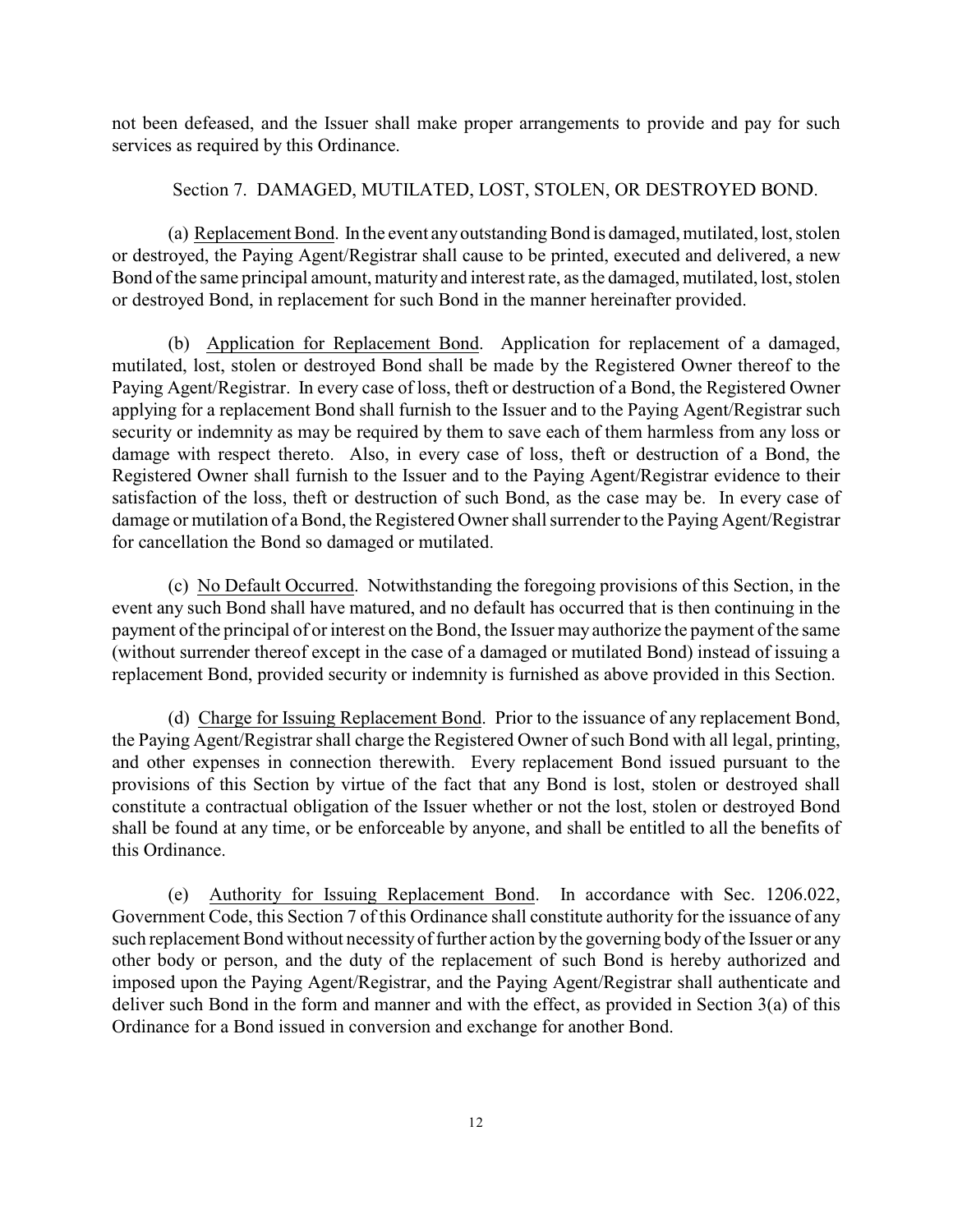## Section 8. CUSTODY, APPROVAL, AND REGISTRATION OF BOND; BOND COUNSEL'S OPINION; ENGAGEMENT OF BOND COUNSEL.

(a) The Mayor of the Issuer is hereby authorized to have control of the Bond initially issued and delivered hereunder and all necessary records and proceedings pertaining to the Bond pending its delivery and their investigation, examination, and approval by the Attorney General of the State of Texas, and their registration by the Comptroller of Public Accounts of the State of Texas. Upon registration of the Bond said Comptroller of Public Accounts (or a deputy designated in writing to act for said Comptroller) shall manually sign the Comptroller's Registration Certificate attached to such Bond, and the seal of said Comptroller shall be impressed, or placed in facsimile, on such Bond.

(b) The obligation of the initial Purchaser to accept delivery of the Bond is subject to the initial purchaser being furnished with the final, approving opinion of McCall, Parkhurst  $\&$ Horton L.L.P., bond counsel to the Issuer, which opinion shall be dated as of and delivered on the date of initial delivery of the Bond to the initial purchaser. The engagement of such firm as bond counsel to the Issuer in connection with issuance, sale and delivery of the Bond is hereby approved and confirmed. The execution and delivery of an engagement letter between the Issuer and such firm, with respect to such services as bond counsel, is hereby authorized in such form as may be approved by the Mayor, and the Mayor is hereby authorized to execute such engagement letter.

(c) In accordance with the provisions of Section 1202.004, Tex. Gov't Code Ann., in connection with the submission of the Bond by the Attorney General of Texas for review and approval, a statutory fee (an amount equal to 0.1% principal amount of the Bond, subject to a minimum of \$750 and a maximum of \$9,500) is required to be paid to the Attorney General upon the submission of the transcript of proceedings for the Bond. The Issuer hereby authorizes and directs that payment in the amount of the Attorney General filing fee for the Bond be promptly furnished to the Attorney General, for payment to the Attorney General in connection with his review of the Bond.

Section 9. COVENANTS REGARDING TAX EXEMPTION OF INTEREST ON THE BOND. (a) Covenants. The Issuer covenants to take any action necessary to assure, or refrain from any action which would adversely affect, the treatment of the Bond as an obligation described in section 103 of the Code, the interest on which is not includable in the "gross income" of the holder for purposes of federal income taxation. In furtherance thereof, the Issuer covenants as follows:

(1) to take any action to assure that no more than 10 percent of the proceeds of the Bond or the projects financed or refinanced therewith (less amounts deposited to a reserve fund, if any) are used for any "private business use," as defined in section 141(b)(6) of the Code or, if more than 10 percent of the proceeds or the projects financed or refinanced therewith are so used, such amounts, whether or not received by the Issuer, with respect to such private business use, do not, under the terms of this Ordinance or any underlying arrangement, directly or indirectly, secure or provide for the payment of more than 10 percent of the debt service on the Bond, in contravention of section 141(b)(2) of the Code;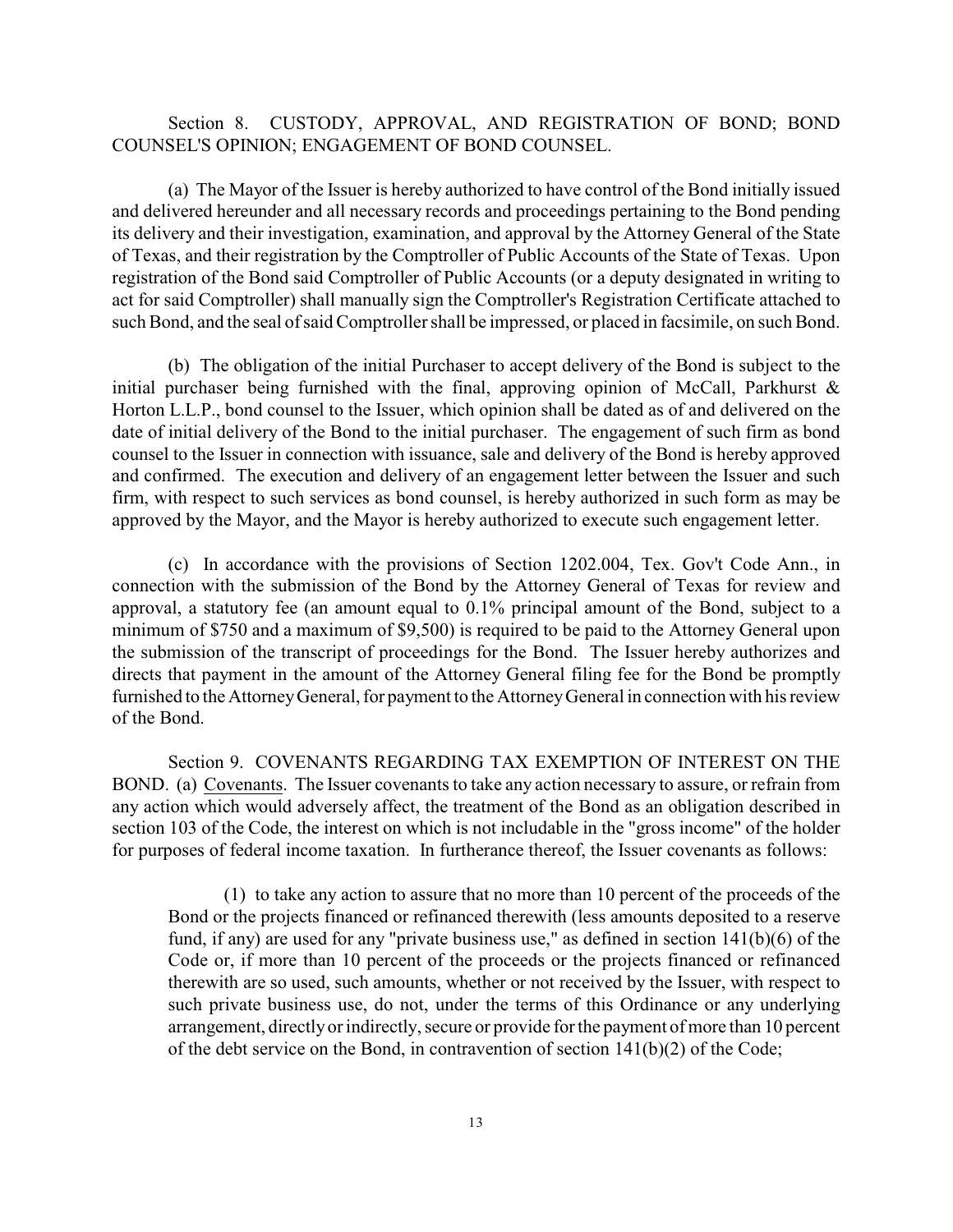(2) to take any action to assure that in the event that the "private business use" described in subsection (1) hereof exceeds 5 percent of the proceeds of the Bond or the projects financed or refinanced therewith (less amounts deposited into a reserve fund, if any) then the amount in excess of 5 percent is used for a "private business use" which is "related" and not "disproportionate," within the meaning of section 141(b)(3) of the Code, to the governmental use;

(3) to take any action to assure that no amount which is greater than the lesser of \$5,000,000, or 5 percent of the proceeds of the Bond (less amounts deposited into a reserve fund, if any) is directly or indirectly used to finance loans to persons, other than state or local governmental units, in contravention of section 141(c) of the Code;

(4) to refrain from taking any action which would otherwise result in the Bond being treated as a "private activity bond" within the meaning of section 141(b) of the Code;

(5) to refrain from taking any action that would result in the Bond being "federally guaranteed" within the meaning of section 149(b) of the Code;

(6) to refrain from using any portion of the proceeds of the Bond, directly or indirectly, to acquire or to replace funds which were used, directly or indirectly, to acquire investment property (as defined in section 148(b)(2) of the Code) which produces a materially higher yield over the term of the Bond, other than investment property acquired with --

(A) proceeds of the Bond invested for a reasonable temporary period of 3 years or less or, in the case of a refunding bond, for a period of 90 days or less until such proceeds are needed for the purpose for which the bonds are issued,

(B) amounts invested in a bona fide debt service fund, within the meaning of section l.148-1(b) of the Treasury Regulations, and

(C) amounts deposited in any reasonably required reserve or replacement fund to the extent such amounts do not exceed 10 percent of the proceeds of the Bond;

(7) to otherwise restrict the use of the proceeds of the Bond or amounts treated as proceeds of the Bond, as may be necessary, so that the Bond does not otherwise contravene the requirements of section 148 of the Code (relating to arbitrage);

(8) to refrain from using the proceeds of the Bond or proceeds of any prior bonds to pay debt service on another issue more than 90 days after the date of issue of the Bond in contravention of the requirements of section 149(d) of the Code (relating to advance refundings); and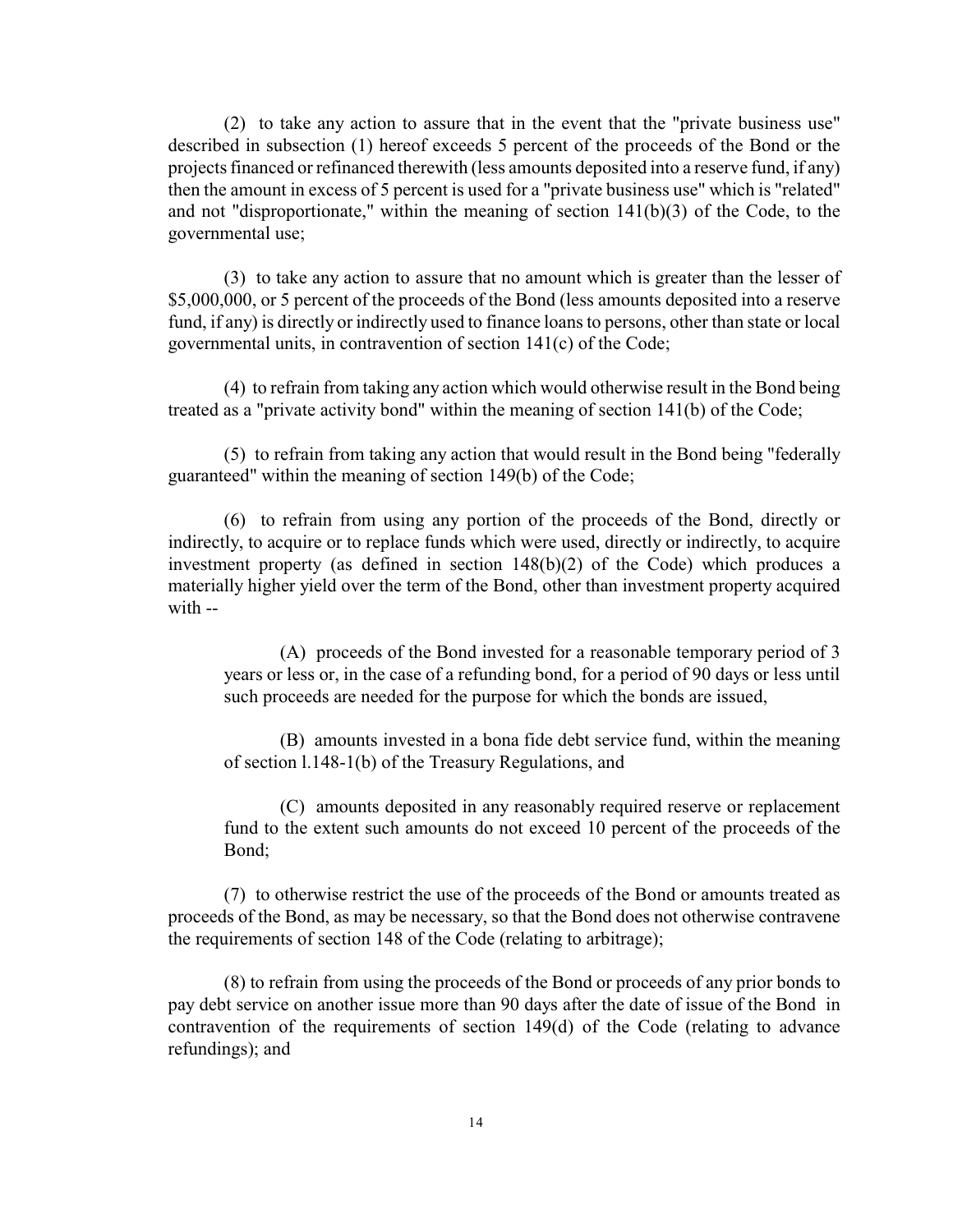(9) to pay to the United States of America at least once during each five-year period (beginning on the date of delivery of the Bond) an amount that is at least equal to 90 percent of the "Excess Earnings," within the meaning of section 148(f) of the Code and to pay to the United States of America, not later than 60 days after the Bond has been paid in full, 100 percent of the amount then required to be paid as a result of Excess Earnings under section 148(f) of the Code.

(b) Rebate Fund. In order to facilitate compliance with the above covenant (9), a "Rebate Fund" is hereby established by the Issuer for the sole benefit of the United States of America, and such fund shall not be subject to the claim of any other person, including without limitation the bondholders. The Rebate Fund is established for the additional purpose of compliance with section 148 of the Code.

(c) Proceeds. The Issuer understands that the term "proceeds" includes "disposition proceeds" as defined in the Treasury Regulations and, in the case of refunding bonds, transferred proceeds (if any) and proceeds of the Refunded Obligations expended prior to the date of issuance of the Bond. It is the understanding of the Issuer that the covenants contained herein are intended to assure compliance with the Code and any regulations or rulings promulgated by the U.S. Department of the Treasury pursuant thereto. In the event that regulations or rulings are hereafter promulgated which modify or expand provisions of the Code, as applicable to the Bond, the Issuer will not be required to comply with any covenant contained herein to the extent that such failure to comply, in the opinion of nationally recognized bond counsel, will not adversely affect the exemption from federal income taxation of interest on the Bond under section 103 of the Code. In the event that regulations or rulings are hereafter promulgated which impose additional requirements which are applicable to the Bond, the Issuer agrees to comply with the additional requirements to the extent necessary, in the opinion of nationally recognized bond counsel, to preserve the exemption from federal income taxation of interest on the Bond under section 103 of the Code. In furtherance of such intention, the Issuer hereby authorizes and directs the Mayor to execute any documents, certificates or reports required by the Code and to make such elections, on behalf of the Issuer, which may be permitted by the Code as are consistent with the purpose for the issuance of the Bond.

(d) Disposition of Project. The Issuer covenants that the projects funded with the proceeds of the Refunded Obligations will not be sold or otherwise disposed of in a transaction resulting in the receipt by the Issuer of cash or other compensation, unless any action taken in connection with such disposition will not adversely affect the tax-exempt status of the Bond. For purpose of the foregoing, the Issuer may rely on an opinion of nationally-recognized bond counsel that the action taken in connection with such sale or other disposition will not adverselyaffect the tax-exempt status of the Bond. For purposes of the foregoing, the portion of the property comprising personal property and disposed in the ordinary course shall not be treated as a transaction resulting in the receipt of cash or other compensation. For purposes hereof, the Issuer shall not be obligated to comply with this covenant if it obtains an opinion that such failure to comply will not adversely affect the excludability for federal income tax purposes from gross income of the interest.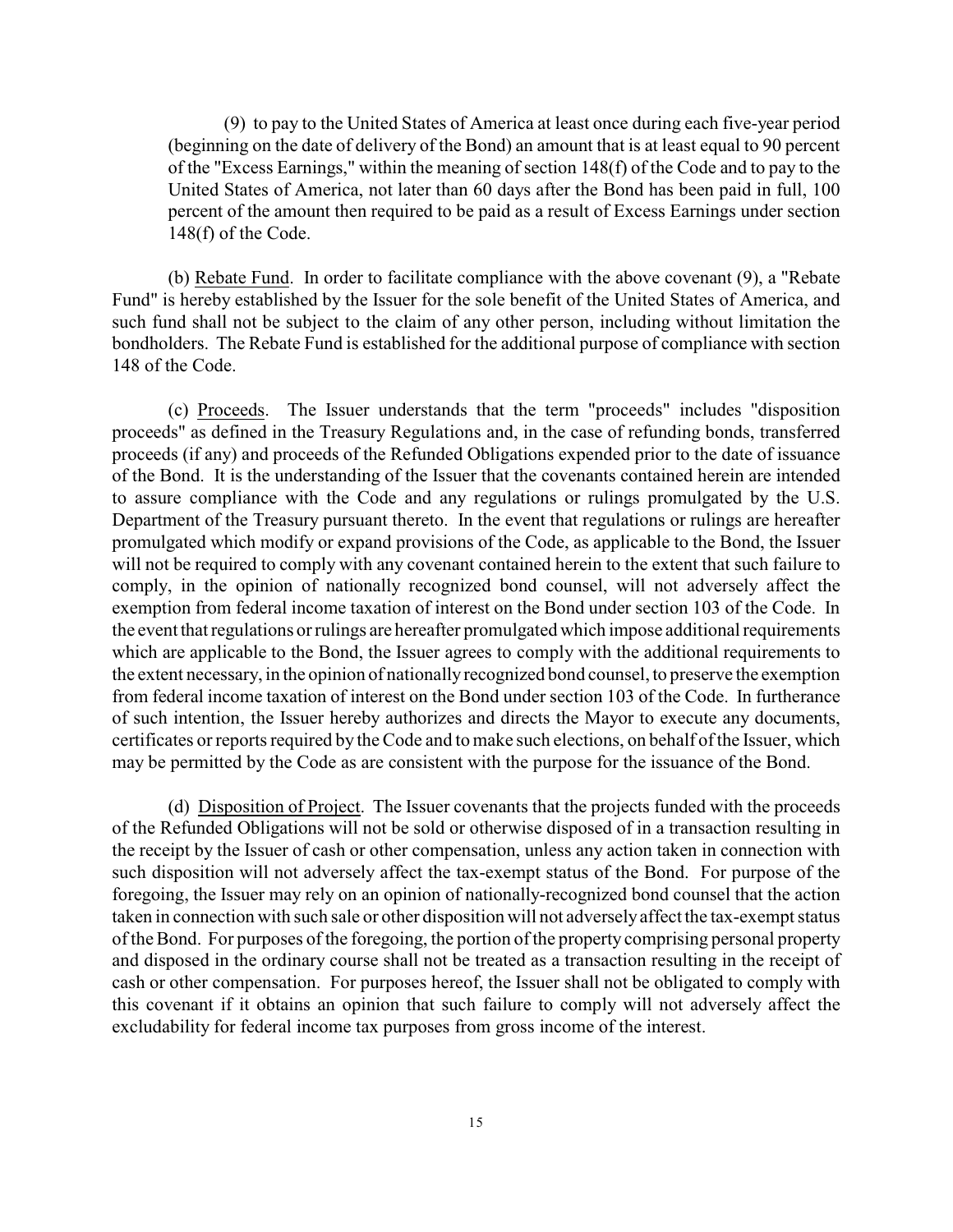(e) Designation as Qualified Tax-Exempt Obligations. The Issuer hereby designates the Bond as a "qualified tax-exempt obligation" as defined in section 265(b)(3) of the Internal Revenue Code of 1986 (the "Code"), conditioned upon the Purchaser certifying that the aggregate initial offering price of the Bond to the public (excluding any accrued interest) is no greater than \$10 million (or such other amount permitted by such section 265 of the Code). Assuming such condition is met, in furtherance of such designation, the Issuer represents, covenants and warrants the following: (a) that during the calendar year in which the Bond is issued, the Issuer (including any subordinate entities) has not designated nor will designate obligations, which when aggregated with the Bond, will result in more than \$10,000,000 (or such other amount permitted by such section 265 of the Code) of "qualified tax-exempt obligations" being issued; (b) that the Issuer reasonably anticipates that the amount of tax-exempt obligations issued during the calendar year in which the Bond is issued, by the Issuer (or any subordinate entities) will not exceed \$10,000,000 (or such other amount permitted by such section 265 of the Code); and, (c) that the Issuer will take such action or refrain from such action as necessary, and as more particularly set forth in this Section, in order that the Bond will not be considered a "private activity bond" within the meaning of section 141 of the Code.

Section 10. SALE OF BOND. The Bond is hereby initially sold and shall be delivered to First National Bank Texas, Killeen, Texas, for cash for the par value thereof, pursuant to the private placement letter dated the date of the final passage of this Ordinance which the Mayor is hereby authorized to execute and deliver. The Bond shall initially be registered in the name of the Purchaser. It is hereby officially found, determined, and declared that the terms of this sale are the most advantageous reasonably obtainable.

Section 11. FURTHER PROCEDURES. The Mayor, Mayor Pro Tem, the City Manager and City Secretary and all other officers, employees and agents of the Issuer, and each of them, shall be and they are hereby expressly authorized, empowered and directed from time to time and at any time to do and perform all such acts and things and to execute, acknowledge and deliver in the name and under the corporate seal and on behalf of the Issuer a Paying Agent/Registrar Agreement with the Paying Agent/Registrar and all other instruments, whether or not herein mentioned, as may be necessary or desirable in order to carry out the terms and provisions of this Ordinance, the Bond, the sale of the Bond and the Official Statement. In case any officer whose signature shall appear on any Bond shall cease to be such officer before the delivery of such Bond, such signature shall nevertheless be valid and sufficient for all purposes the same as if such officer had remained in office until such delivery.

Section 12. NO RULE 15c2-12 UNDERTAKING. (a) The Issuer has not made an undertaking in accordance with Rule 15c2-12 of the Securities and Exchange Commission (the "Rule"). The Issuer is not, therefore, obligated pursuant to the Rule to provide any on-going disclosure relating to the Issuer or the Bond.

(b) In consideration for the purchase of the Bond by the Purchaser, the Issuer agrees to provide the Purchaser with its most recent audited annual financial statements and any other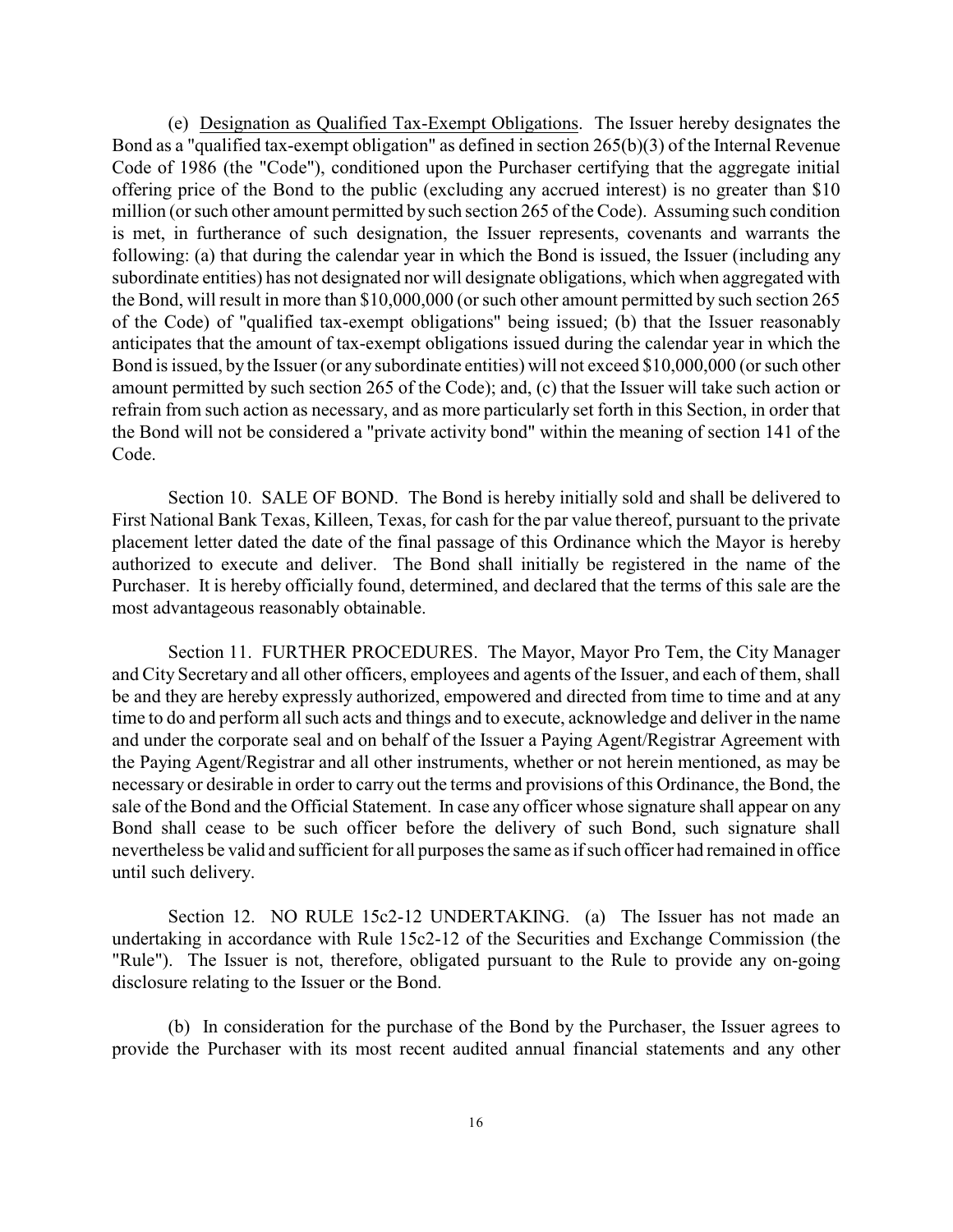publically available financial information regarding the Issuer that the Purchaser may reasonably request in writing from time to time.

Section 13. METHOD OF AMENDMENT. The Issuer hereby reserves the right to amend this Ordinance subject to the following terms and conditions, to-wit:

(a) The Issuer may from time to time, without the consent of the Registered Owner, except as otherwise required by paragraph (b) below, amend or supplement this Ordinance in order to (i) cure any ambiguity, defect or omission in this Ordinance that does not materially adversely affect the interests of the holders, (ii) grant additional rights or security for the benefit of the holders, (iii) add events of default as shall not be inconsistent with the provisions of this Ordinance and that shall not materially adversely affect the interests of the holders, (iv) qualify this Ordinance under the Trust Indenture Act of 1939, as amended, or corresponding provisions of federal laws from time to time in effect, or (v) make such other provisions in regard to matters or questions arising under this Ordinance as shall not be inconsistent with the provisions of this Ordinance and that shall not in the opinion of the Issuer's Bond Counsel materially adversely affect the interests of the holders.

(b) Except as provided in paragraph (a) above, the Registered Owner shall have the right from time to time to approve any amendment hereto that may be deemed necessary or desirable by the Issuer; provided, however, that without the consent of the Registered Owner, nothing herein contained shall permit or be construed to permit amendment of the terms and conditions of this Ordinance or in the Bond so as to:

- (1) Make any change in the maturity of the Bond;
- (2) Reduce the rate of interest borne by the Bond;
- (3) Reduce the amount of the principal payable on the Bond;

 (4) Modify the terms of payment of principal or of interest on the Bond or impose any condition with respect to such payment;

 (5) Change the requirement with respect to Registered Owner consent to such amendment; or

(6) Adversely affect any rights or security of the Registered Owner.

(c) If at any time the Issuer shall desire to amend this Ordinance under this Section, the Issuer shall send by U.S. mail to the Registered Owner of the Bond a copy of the proposed amendment.

(d) Whenever at any time within one year from the date of mailing of such notice the Issuer shall receive an instrument or instruments executed by the Registered Owner of the Bond, which instrument or instruments shall refer to the proposed amendment and that shall specifically consent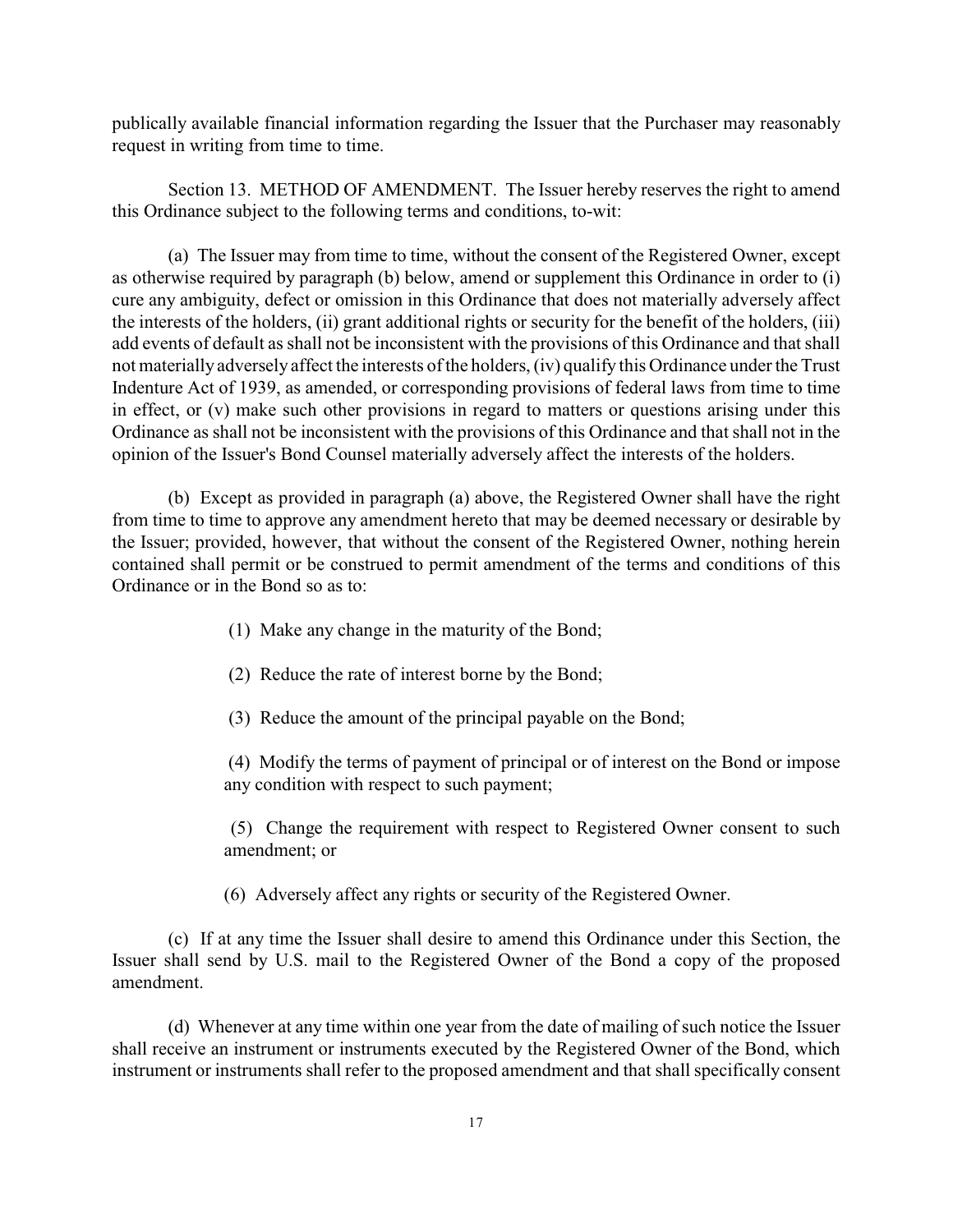to and approve such amendment, the Issuer may adopt the amendment in substantially the same form.

(e) Upon the adoption of any amendatory Ordinance pursuant to the provisions of this Section, this Ordinance shall be deemed to be modified and amended in accordance with such amendatory Ordinance, and the respective rights, duties, and obligations of the Issuer and the Registered Owner of the Bond shall thereafter be determined, exercised, and enforced, subject in all respects to such amendment.

(f) Any consent given by the Registered Owner of the Bond pursuant to the provisions of this Section shall be irrevocable for a period of six months from the date of the ailing of the notice provided for in this Section, and shall be conclusive and binding upon all future holders of the same Bond during such period. Such consent may be revoked at any time after six months from the date of the mailing of said notice by the Registered Owner, or by a successor in title, by filing notice with the Issuer.

For the purposes of establishing ownership of the Bond, the Issuer shall rely solely upon the registration of the ownership of such Bond on the registration books kept by the Paying Agent/Registrar.

Section 14. DEFAULT AND REMEDIES.

(a) Events of Default. Each of the following occurrences or events for the purpose of this Ordinance is hereby declared to be an Event of Default:

(i) the failure to make payment of the principal of or interest on the Bond when the same becomes due and payable; or

(ii) default in the performance or observance of any other covenant, agreement or obligation of the Issuer, the failure to perform which materially, adversely affects the rights of the Registered Owner of the Bond, including, but not limited to, their prospect or ability to be repaid in accordance with this Ordinance, and the continuation thereof for a period of 60 days after notice of such default is given by the Registered Owner to the Issuer.

(b) Remedies for Default. Upon the happening of any Event of Default, then and in every case, the Registered Owner or an authorized representative thereof, including, but not limited to, a trustee or trustees therefor, may proceed against the Issuer for the purpose of protecting and enforcing the rights of the Registered Owner under this Ordinance, by mandamus or other suit, action or special proceeding in equity or at law, in any court of competent jurisdiction, for any relief permitted by law, including the specific performance of any covenant or agreement contained herein, or thereby to enjoin any act or thing that may be unlawful or in violation of any right of the Registered Owner hereunder or any combination of such remedies.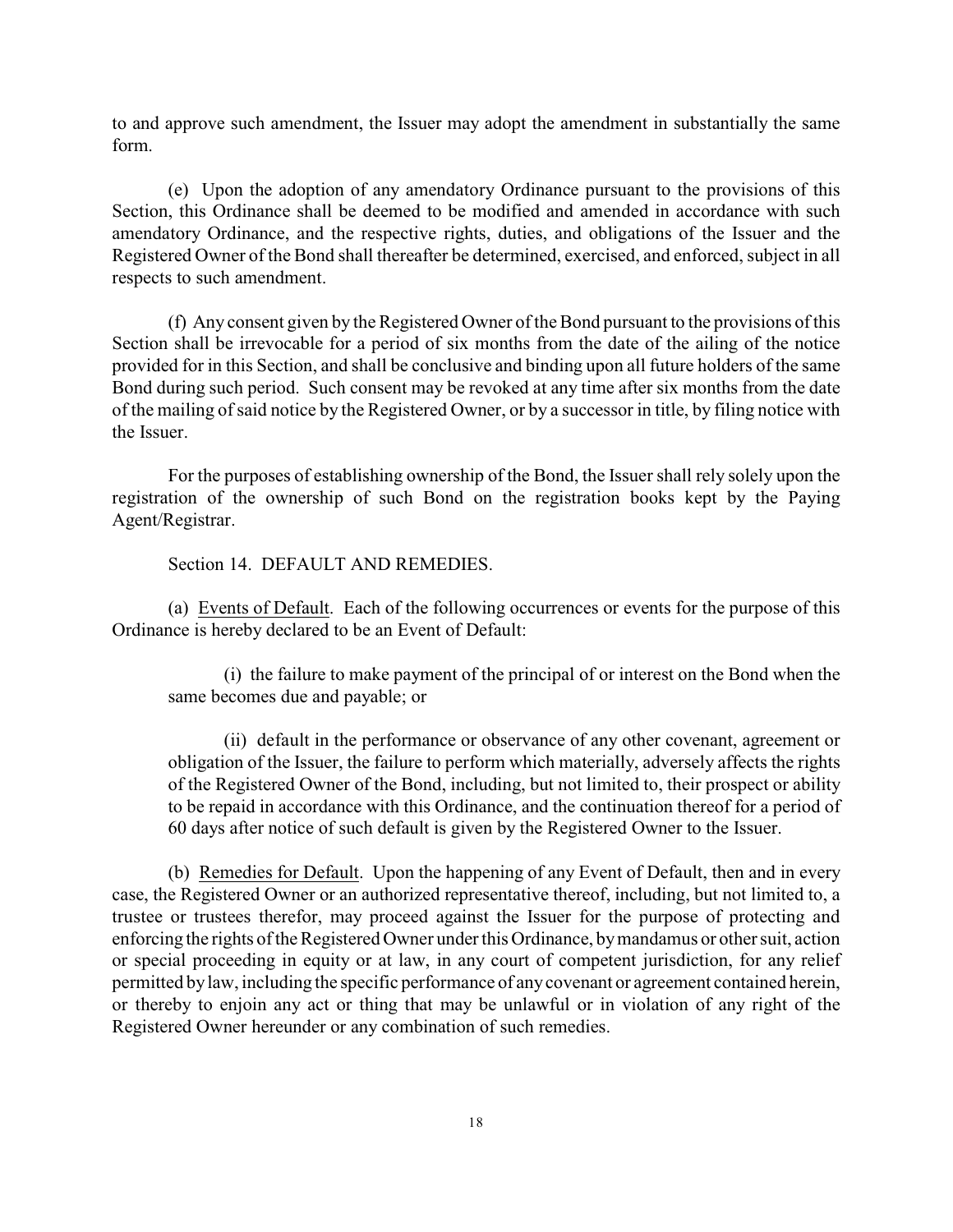#### (c) Remedies Not Exclusive.

(i) No remedy herein conferred or reserved is intended to be exclusive of any other available remedy or remedies, but each and every such remedy shall be cumulative and shall be in addition to every other remedy given hereunder or under the Bond or now or hereafter existing at law or in equity; provided, however, that notwithstanding any other provision of this Ordinance, the right to accelerate the debt evidenced by the Bond shall not be available as a remedy under this Ordinance.

(ii) The exercise of any remedy herein conferred or reserved shall not be deemed a waiver of any other available remedy.

(iii) By accepting the delivery of a Bond authorized under this Ordinance, the Registered Owner agrees that the certifications required to effectuate any covenants or representations contained in this Ordinance do not and shall never constitute or give rise to a personal or pecuniary liability or charge against the officers or, employees of the City or the members of the City Council.

Section 15. APPROVAL OF PAYMENT AGREEMENT AND TRANSFER OF FUNDS. The Mayor or the City Manager of the Issuer is hereby authorized and directed to execute and deliver a Paying Agent Deposit Agreement with Regions Bank with respect to the Refunded Obligations as shown in Schedule I, in substantially the form presented at this meeting. In addition, the Mayor, City Manager or other appropriate official of the Issuer is hereby authorized to transfer and deposit such cash from available funds, as may be necessary or appropriate for the payment fund described in said Paying Agent Deposit Agreement, for the redemption of the Refunded Obligations.

Section 16. REDEMPTION OF REFUNDED OBLIGATIONS.

(a) The Issuer hereby directs that the Refunded Obligations be called for redemption on the dates and as set forth on Schedule I. Each of such Refunded Obligations shall be redeemed at the redemption price of par plus accrued interest.

(b) The paying agent/registrars for the Refunded Obligations are hereby directed to provide the appropriate notices of redemption as required by the Refunded Obligations and are hereby directed to make appropriate arrangements so that the Refunded Obligations may be redeemed on the appropriate redemption date. The Refunded Obligations shall be presented for redemption at the respective paying agent/registrar therefore, and shall not bear interest after the date fixed for redemption.

(c) The source of funds for payment of the principal of and interest on the Refunded Obligations on their redemption date shall be from the funds placed with the paying agent for the Refunded Obligations as authorized in Section 15 of this Ordinance.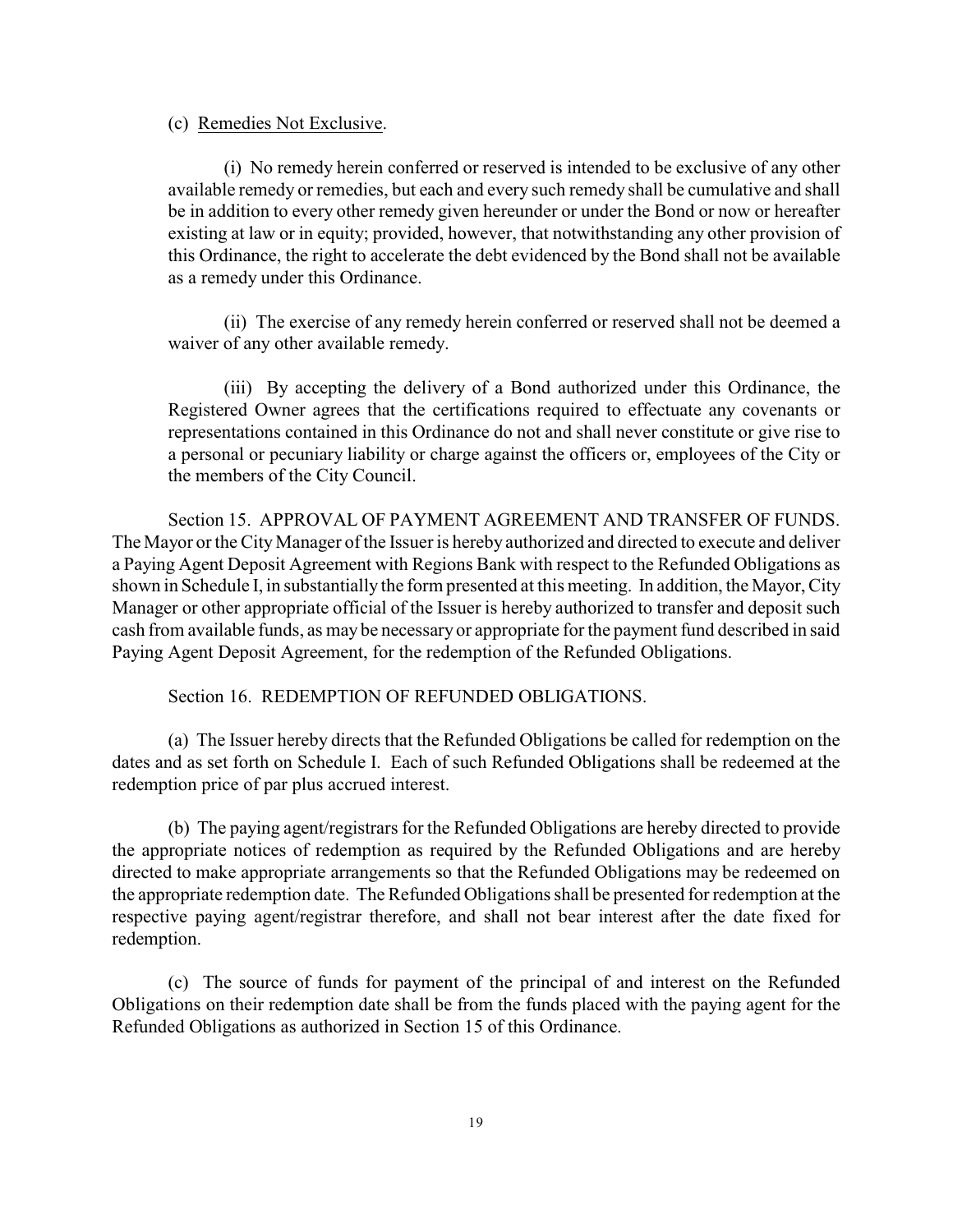Section 17. APPROPRIATION. To pay the debt service coming due on the Bond, if any, prior to receipt of the taxes levied to pay such debt service, there is hereby appropriated from current funds on hand, which are hereby certified to be on hand and available for such purpose, an amount sufficient to pay such debt service, and such amount shall be used for no other purpose.

Section 18. SEVERABILITY. If any section, article, paragraph, sentence, clause, phrase or word in this Ordinance, or application thereof to any persons or circumstances is held invalid or unconstitutional by a court of competent jurisdiction, such holding shall not affect the validity of the remaining portion of this Ordinance, despite such invalidity, which remaining portions shall remain in full force and effect.

Section 19. EFFECTIVE DATE. In accordance with the provisions of Texas Government Code, Section 1201.028, this Ordinance shall be effective immediately upon its adoption by the City Council.